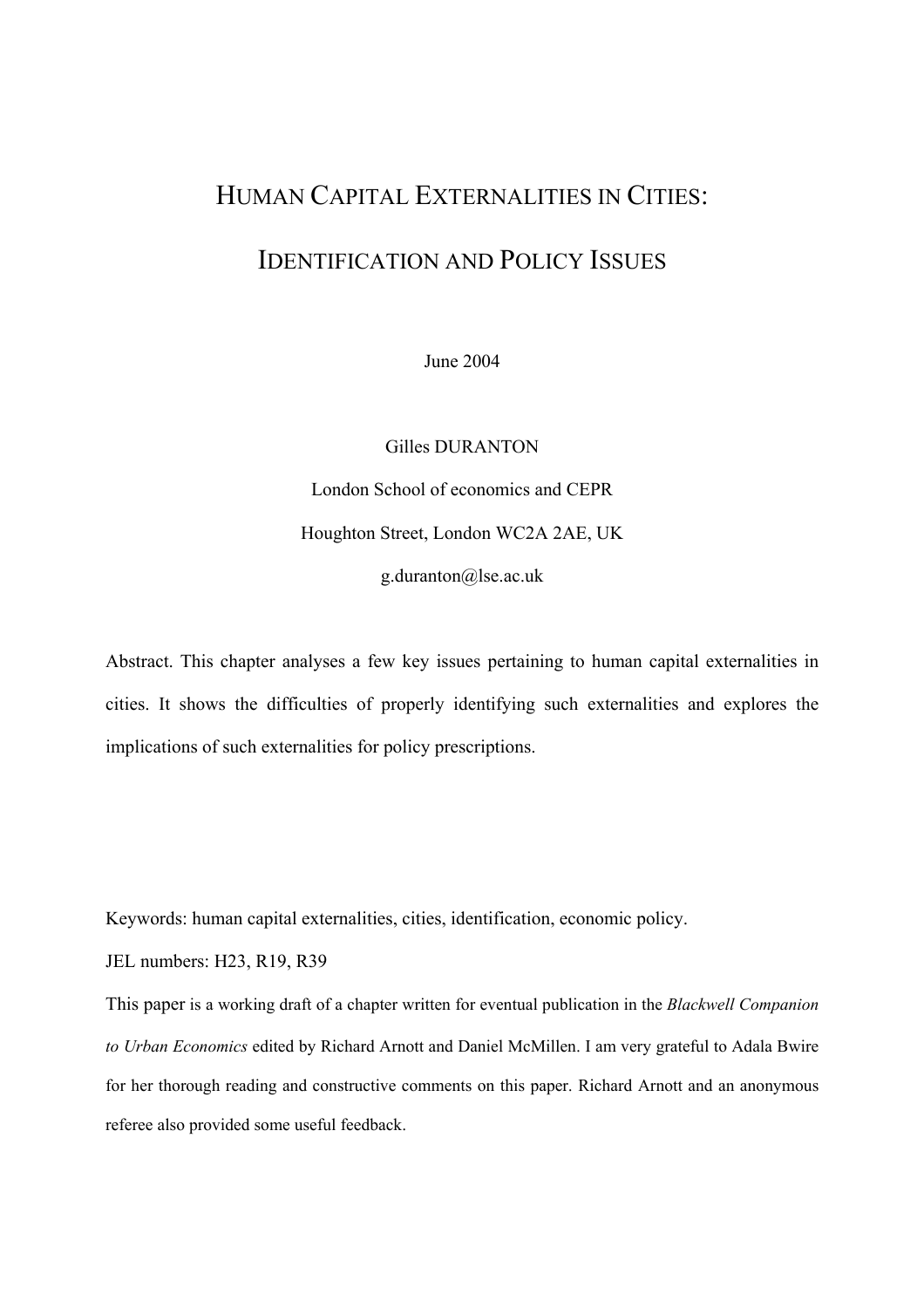### 1. Introduction

The case for corrective economic policies as stated in Econ101 is relatively straightforward. In some instances, there is a wedge between the *private* costs (or benefits) resulting from some choice made by an economic agent and the *social* costs (or benefits) accruing to society. Such a wedge occurs when markets fail to mediate properly some economic interactions, that is when there is an *externality*. In such a case, the privately optimal decision made by the agent does not lead to a socially optimal outcome. For instance, investors under-invest when they cannot appropriate all the positive returns from their investments. Firms over-produce goods whose production damages the environment at no cost to them, etc. Pigou's (1890) ingenious solution to this type of problem is to impose a tax (or a subsidy) so that the private and social costs are made equal. In other words, whenever there is an externality, an appropriately chosen Pigovian tax or subsidy can make agents *internalise* the external effects of their choices so that the privately optimal decision leads to a socially optimal outcome.

After exposing the details of this argument, the Econ101 textbook typically points out that such taxes and subsidies are difficult to implement empirically because of their informational requirements. Then the textbook usually ends the discussion on this topic and turns to something else. From a policy perspective however, this is where the real work ought to start. In this chapter, the objective is to show how in practice economists attempt to identify such externalities. With this in mind, this chapter will analyse the case of one set of externalities: those pertaining to the market for human capital and education. Human capital externalities are of particular interest to urban economics, as shall be made clear below.

The rest of this chapter is organised in the following way. Section 2 shows why human capital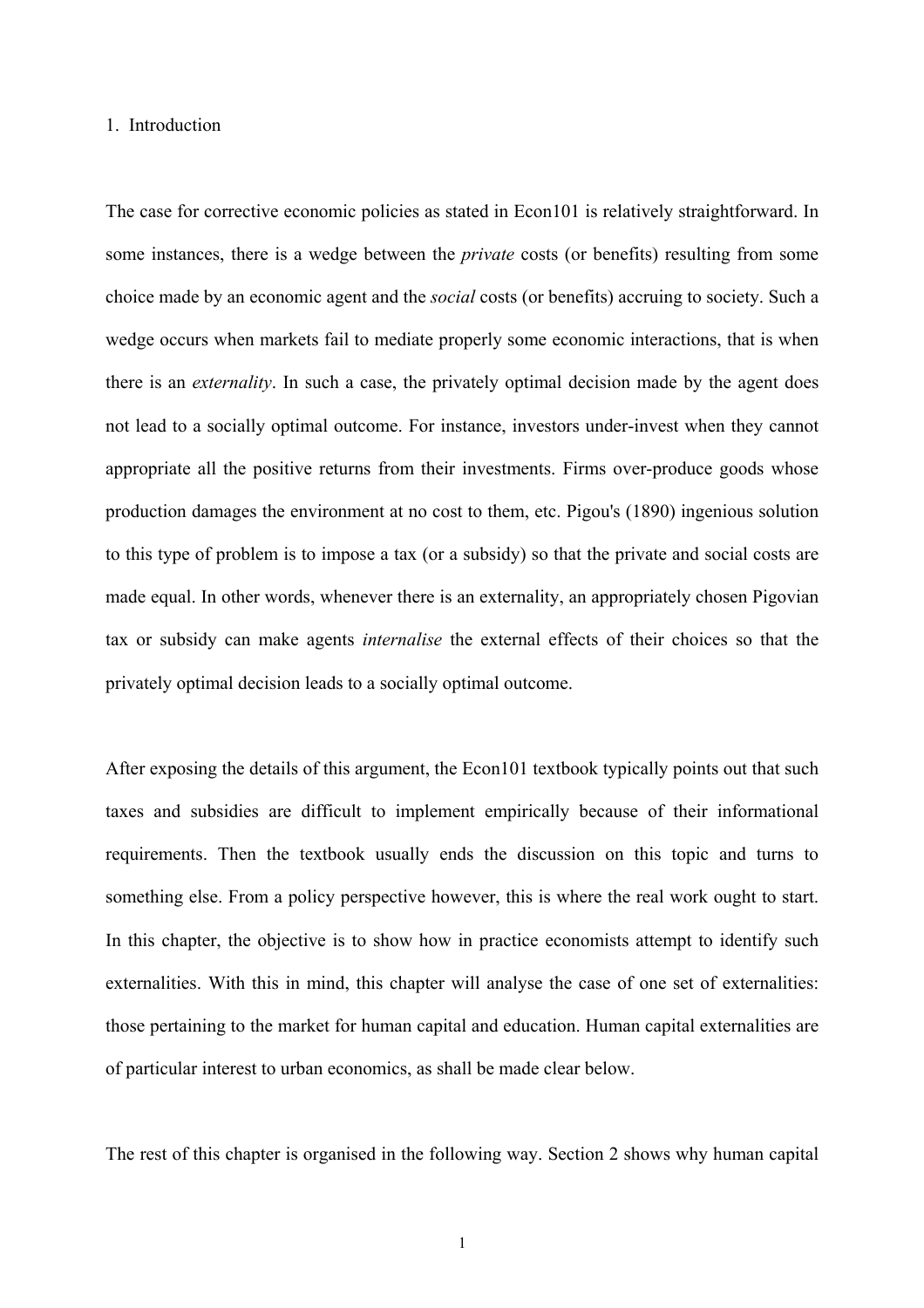externalities in cities matter. Section 3 outlines a simple theoretical model and shows how it has been estimated empirically. Section 4 highlights a first set of criticisms to the standard approach. Section 5 discusses crucial issues of model identification and shows how they matter for policy purpose. Section 6 describes alternative approaches for the estimation of human capital externalities in cities. Finally, section 7 concludes.

## 2. Why Study Human Capital Externalities? Why In An Urban Context?

Among all the externalities that economists have been thinking about, human capital externalities are 'special' in two respects. First, they are potentially of formidable importance for a number of reasons. Such externalities provide a strong justification for subsidies to education. If the private returns to education are only half the social returns, the optimal Pigovian policy is a 50% subsidy to education. If instead, the social returns are essentially equal to the private returns, no subsidy is needed. Given that most developed economies spend up to 10% of their income towards education and training (broadly construed), the numbers at stake are very large. It worth noting however that human capital externalities are important beyond the issue of the optimal split between public and private expenditure for education. As argued by Lucas (1988) and his followers, *human capital externalities could constitute the fundamental engine of growth and development*. If this were the case, governments could draw on education policy to speed up economic growth. Moreover, since Marshall (1890) human capital externalities are also accepted as one of the main reasons to justify the existence of cities. This is because human capital externalities may arise predominantly from direct (or face-to-face) interactions between people, which are themselves expected to be highly distance sensitive.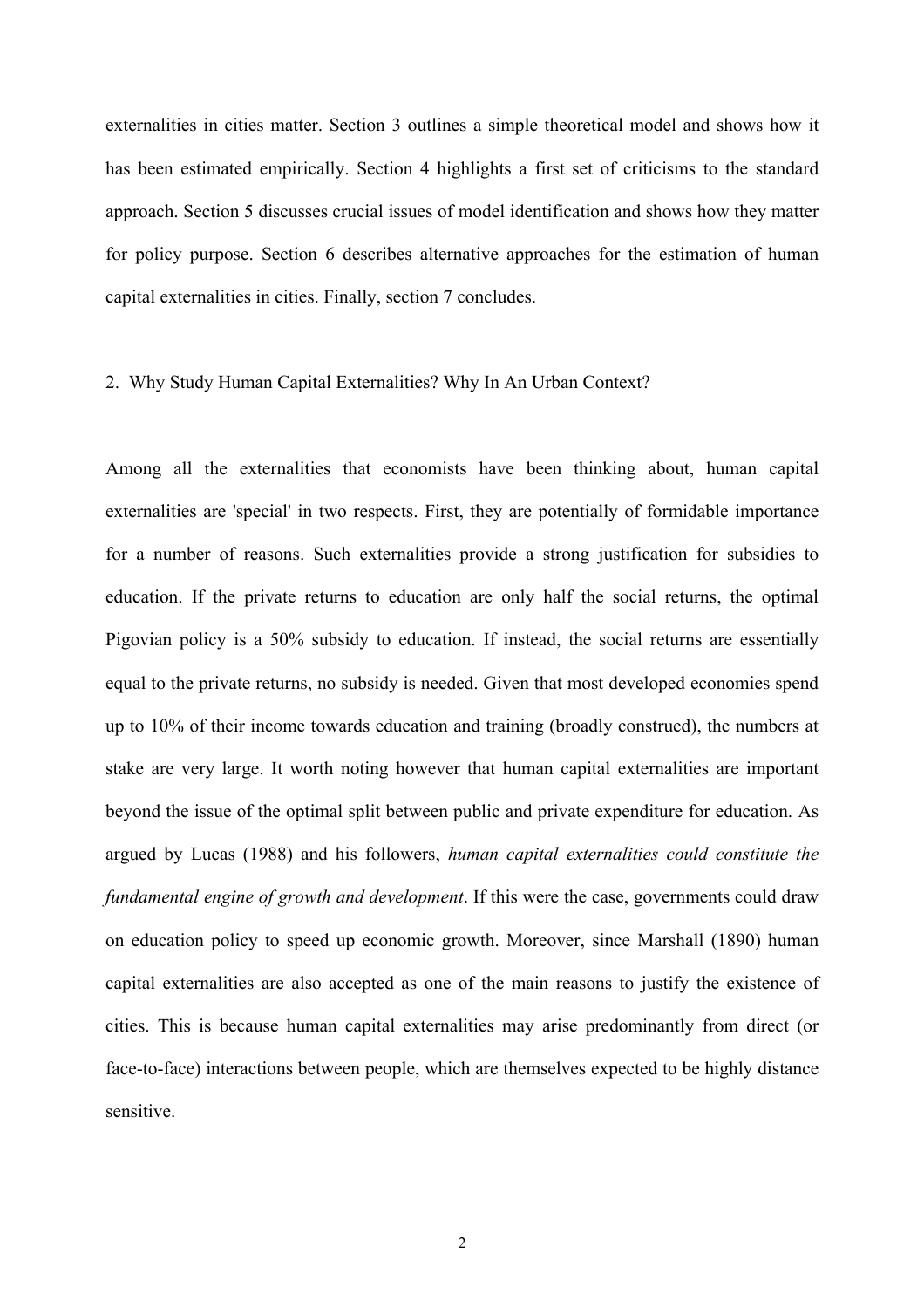The second reason why human capital externalities are special is that they are particularly difficult to identify. To repeat, we speak of externality when market prices fail to reflect the true social costs and benefits of an action. Unfortunately most of the data collected around the world consist of simple measurable characteristics of economic agents or of recorded market transactions. Since prices and quantities only reveal private costs and benefits, *externalities, by their very nature, leave no obvious paper trail by which they can be tracked or measured.*

This being said, with some externalities, social costs and benefits may be measured indirectly without too many conceptual difficulties. For instance, the costs of urban congestion can be measured by counting how many people are stuck in traffic jams and see how much time is wasted there. The mechanism at play is relatively simple: by taking the road at peak hours, I slow down everybody else and I do not take this into account when entering my car. The social cost of traffic congestion is the cost of the time wasted by people stuck in traffic jams plus that of an increase in pollution. Admittedly, measuring these costs precisely is by no means an easy task but this is still feasible. Urban congestion is a reasonably well-circumscribed problem over which transport economists have made very significant advances.

Human capital externalities are much more problematic because the mechanism at play is far less obvious. As shown below, there are many mechanisms that can generate human capital externalities. These mechanisms call for different policy prescriptions. In some extreme cases, subsidising education may even be counterproductive. The fact that the social costs and benefits of education have many dimensions complicates the matter even more. Human capital externalities can be thought of having a positive effect on productivity and wages as well as criminal behaviour or even voting outcomes. In what follows, the discussion will be restricted to the effects of human capital externalities on wages and earnings.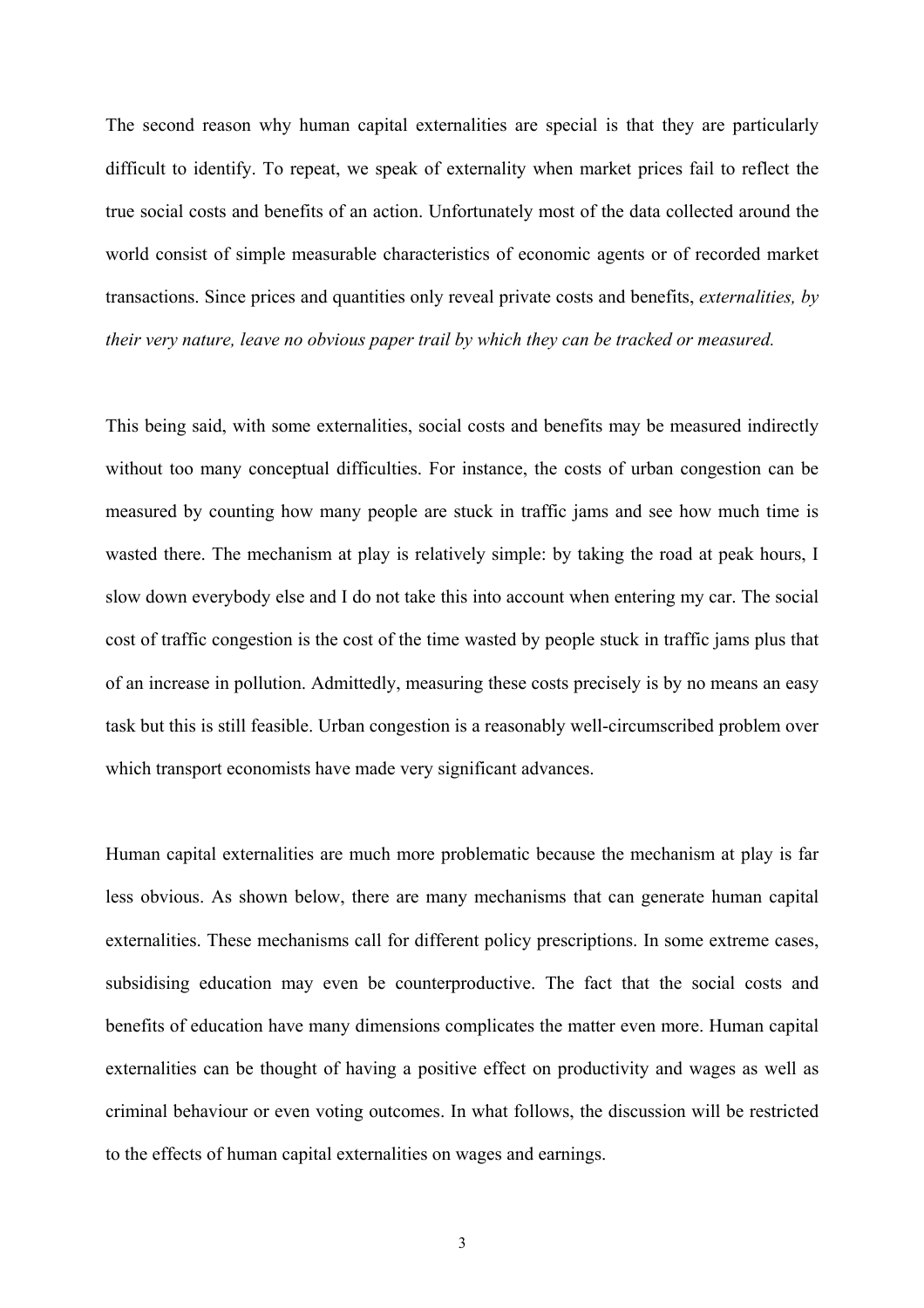To look at human capital externalities, the starting point of existing research is the following. Positive human capital externalities imply that *measures of aggregate human capital should matter in the determination of outcomes over and above individual characteristics*. In absence of experiments on the issue, there are two main avenues for research: cross-section or timeseries analysis. Time-series analysis does not appear particularly appropriate. Isolating the effects of an increase in education on aggregate output and confronting this to the private returns to education may be a hopeless task because of the incredibly large number of confounding factors that may affect changes in aggregate output over time. Instead, most research focuses on cross-section analysis conducted either at the cross-country or at the subnational level. Cross-country analysis is made very difficult by the large number of institutional factors that may affect the outcomes of different countries. The second major problem is that comparing education data across countries is also very difficult. Sub-national analysis seems 'easier' to conduct because in many countries labour market data sets are of good quality and have become widely available. Such data typically records individual wages, education, and location for large samples of workers across a given country.

Among existing sub-national units, cities are of particular interests for two reasons. First, as highlighted above, human capital externalities may be at the root of the existence of cities. These externalities are thus expected to manifest themselves strongly at this level of analysis. Second, urban areas when properly defined provide economically meaningful economic units of analysis as a opposed to arbitrarily defined administrative regions or states. Note however that by conducting the analysis across cities we give up on any attempt to measure countrywide human capital externalities. This may not be a serious issue when looking at wages or crime (which may be to a large extent determined locally) but potentially more problematic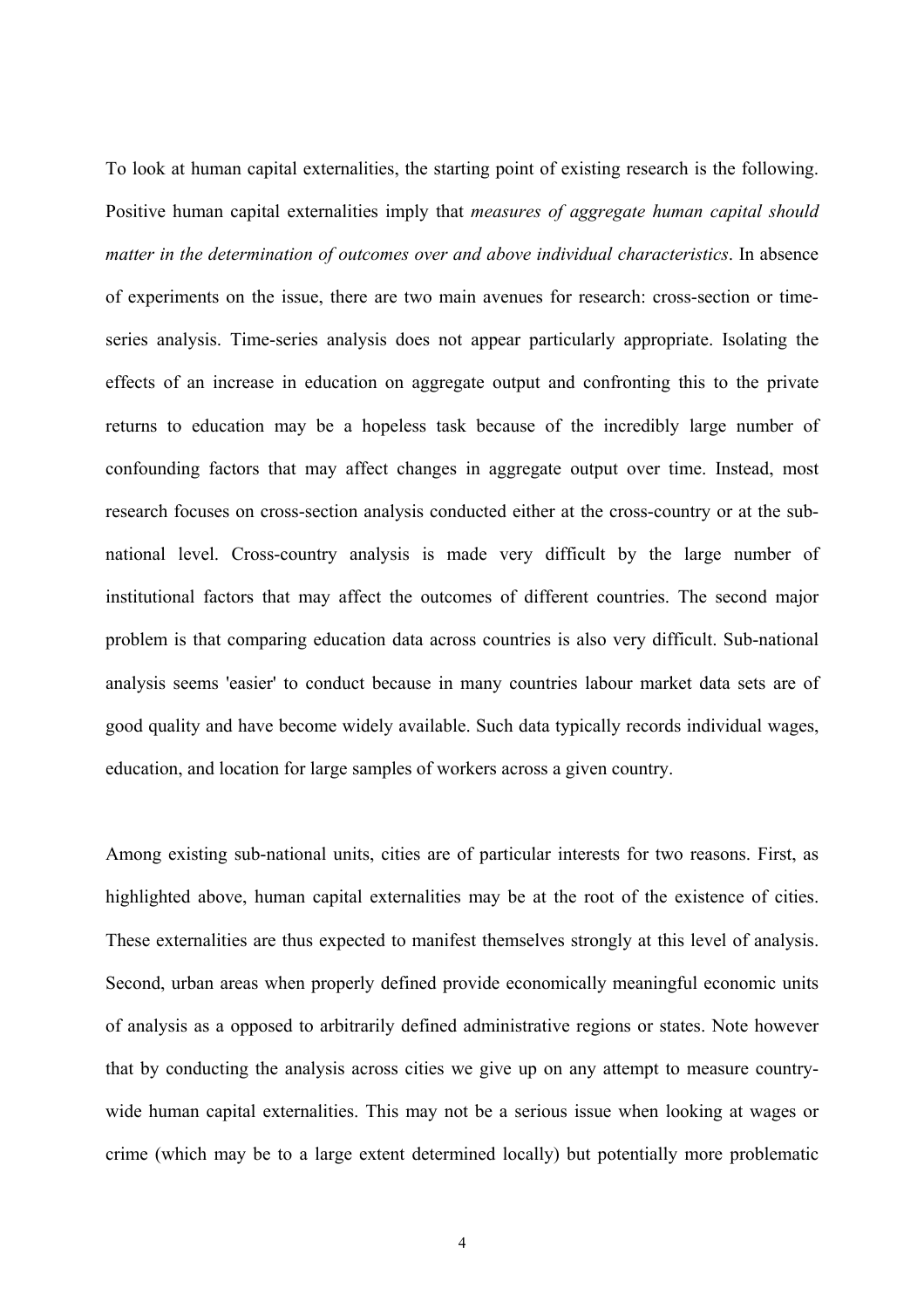when interested in voting behaviour.

### 3. The Standard Approach To The Analysis Of Human Capital Externalities In Cities

Consider an economy with workers (sub-indexed *i* or *j*) living in cities (sub-indexed *a*). The *social* output of worker *i* with human capital  $h_i$  and living in city *a* is given by:

$$
y_i = (A + B_a)h_i. \tag{1}
$$

where A is a technological parameter independent of location and  $B_a$  is a city specific parameter. At the same time, the earnings of this worker are:

$$
w_i = Ah_i + D_a \tag{2}
$$

A straightforward comparison of (1) and (2) shows that workers do not receive the full value of their social product. Worker *i* cannot appropriate the part of her social output given by  $B_a h_i$ . At the same time however, this worker benefits from being in city  $a$  and receives  $D_a$  as part of her earnings. This latter quantity will receive different theoretical interpretations in what follows. For the time being, it is convenient to think of it as the part of the external output of the other workers in the same city that accrues to worker *i*. Put differently, *there is a reciprocal externality within cities: workers do not receive the full surplus they create but instead receive part of the surplus created by the others.*

Note that the specification of equations (1) and (2) is additive rather than multiplicative. This is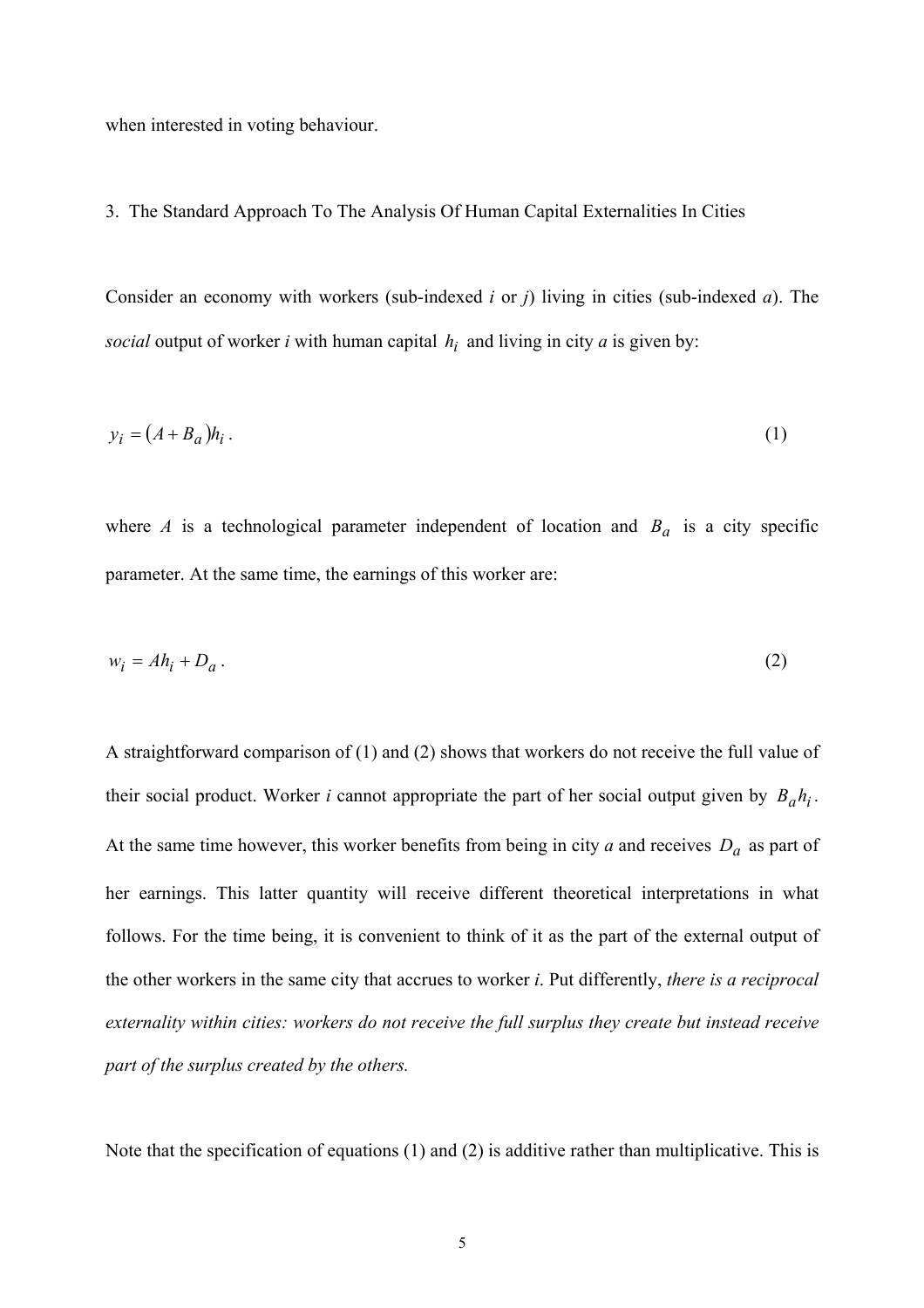mostly for simplicity and does not matter here (it does however in empirical work where multiplicative specifications are preferred because they fit the data better). It is also useful to bear in mind that empirically we can only observe the wage  $w_i$ , some proxy for human capital  $h_i$  and a few aggregates variables relating to city *a* but not the social output  $y_i$ .

To finish the description of the model, assume that the cost of human capital  $h_i$  is:

$$
C_i = c_i h_i^{\alpha}, \tag{3}
$$

with  $\alpha > 1$ . The cost shifter,  $c_i$ , can vary across individuals to reflect their differences in intrinsic abilities. Note that in a static context this cost may be interpreted as both a cost of acquisition and maintenance of human capital.

At the free-market equilibrium, the investment in human capital of worker *i* is chosen so as to maximise  $w_i - C_i$ . After simplification, we find equilibrium investment to be equal to:

$$
h_i = \left(\frac{A}{\alpha c_i}\right)^{1/(\alpha - 1)}.\tag{4}
$$

The socially optimal human capital investment is instead such that it maximises  $y_i - C_i$ . It is given by:

$$
h_i^* = \left(\frac{A+B}{\alpha c_i}\right)^{1/(\alpha-1)}.\tag{5}
$$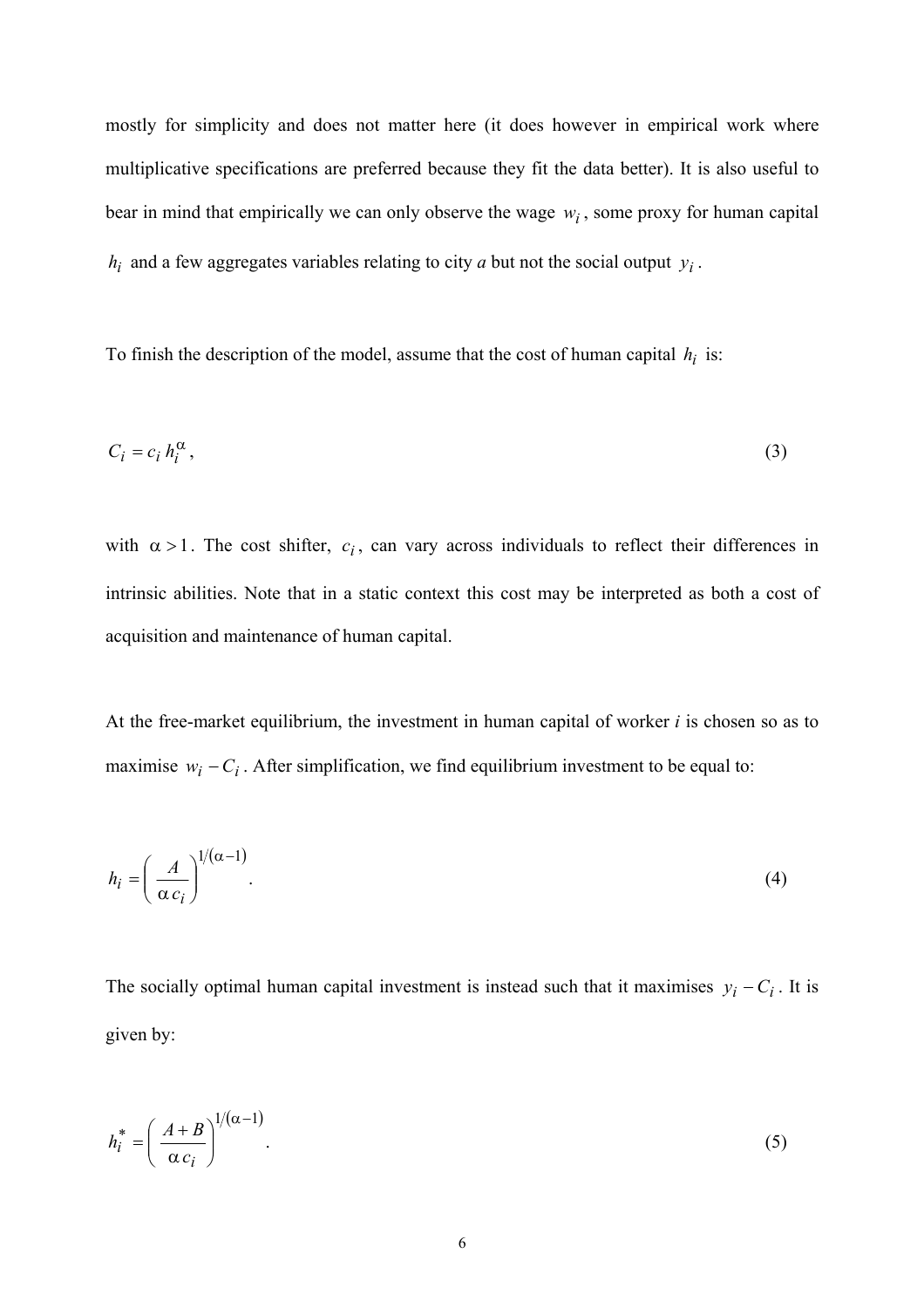The optimal Pigovian tax is to subsidise the returns to human capital in equation (2) by offering worker *i* an amount  $B_a$  per unit of human capital. Equivalently, one may subsidise the cost of acquiring human capital by a fraction  $B/(A+B)$  so that the worker faces a cost of acquiring human capital equal to  $C_i = Ac_i h_i^{\alpha}/(A+B)$  rather than (3).

What are human capital externalities about in this model? The standard story about human capital externalities in cities is eloquently summarised by Lucas (1988): "Most of what we know we learn from other people. We pay tuition to only a few of these teachers, either directly or indirectly by accepting lower pay so we can hang around them, but most of it we get for free, and often in ways that are mutual – without a distinction between student and teacher". Indeed, to write this paper I have read and benefited freely from a nice survey on human capital externalities in cities by Enrico Moretti (2004) from whom I borrowed the quote above. To write this chapter, I also built on previous work conducted with Sylvie Charlot (Charlot and Duranton, 2003). Again, she did not receive any direct compensation despite contributing to this chapter indirectly. Arguably such external effects take place across the board, in many industries and not only academia.

To be more precise about human capital externalities in an urban context, assume that worker *i*'s human capital directly benefits *N* other workers in the city by an amount  $bh_i$ . This 'interaction group' of *N* workers with whom worker *i* interacts is assumed to be a representative sample of workers in city *a*. At the same time, worker *i* also benefits from the human capital investment made by all other workers in the interaction group. With our notations, suming across all workers *j* part of the interaction group of worker *i* this implies: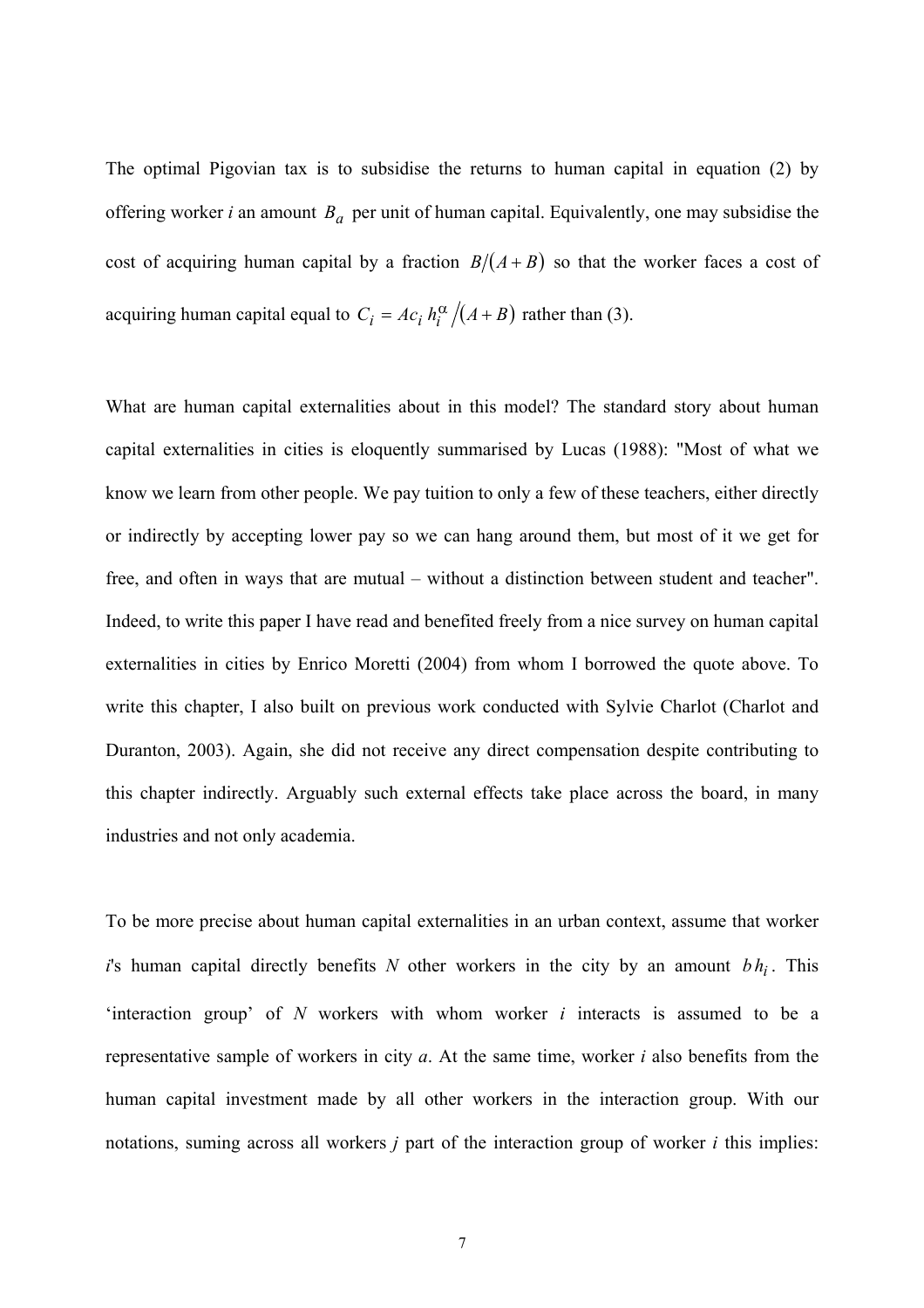$B_a = bN$  and  $D_a = \sum b h_j = bN \overline{h}_a$ , where  $\overline{h}_a$  is the average human capital in city *a* and *N* is the (unknown) size of the interaction group. Equation (2) can thus be re-written in the following manner

$$
w_i = A h_i + b N \overline{h}_a , \qquad (6)
$$

This equation (as well as many closely related specifications assuming different functional forms) can be estimated by means of regression analysis. The data needed for this exercise must be at the individual level. This data must contain the wage of each worker, a set of human capital characteristics (such as schooling but also labour market experience, etc), and possibly further individual controls. To estimate equation (6), a set of aggregate (i.e., city level) characteristics is also needed. Average schooling (or the fraction of university graduates) in the city is of course of particular interest here. The size of the interaction group may be taken as constant across cites or may be expected to increase with city population. In this case, the coefficient on city population can also be informative about the extent of human capital externalities.

Jim Rauch in 1993 was the first to estimate a specification with the same flavour as (6). He found that a one year increase in average schooling in a city would raise the expected wage of any of its workers whose education is unchanged by 3 to 5%. Conversely, increasing a worker's education by one year and keeping average city schooling constant raises her wage by around 5%. He found these estimates to be robust to the inclusion of a large number of individual and city controls. Stated differently, *Rauch's key empirical result is that external returns to education are roughly of the same order of magnitude as private returns (3 to 5% as opposed* to 5%). Given that Rauch conducted his analysis very carefully and used a very large sample of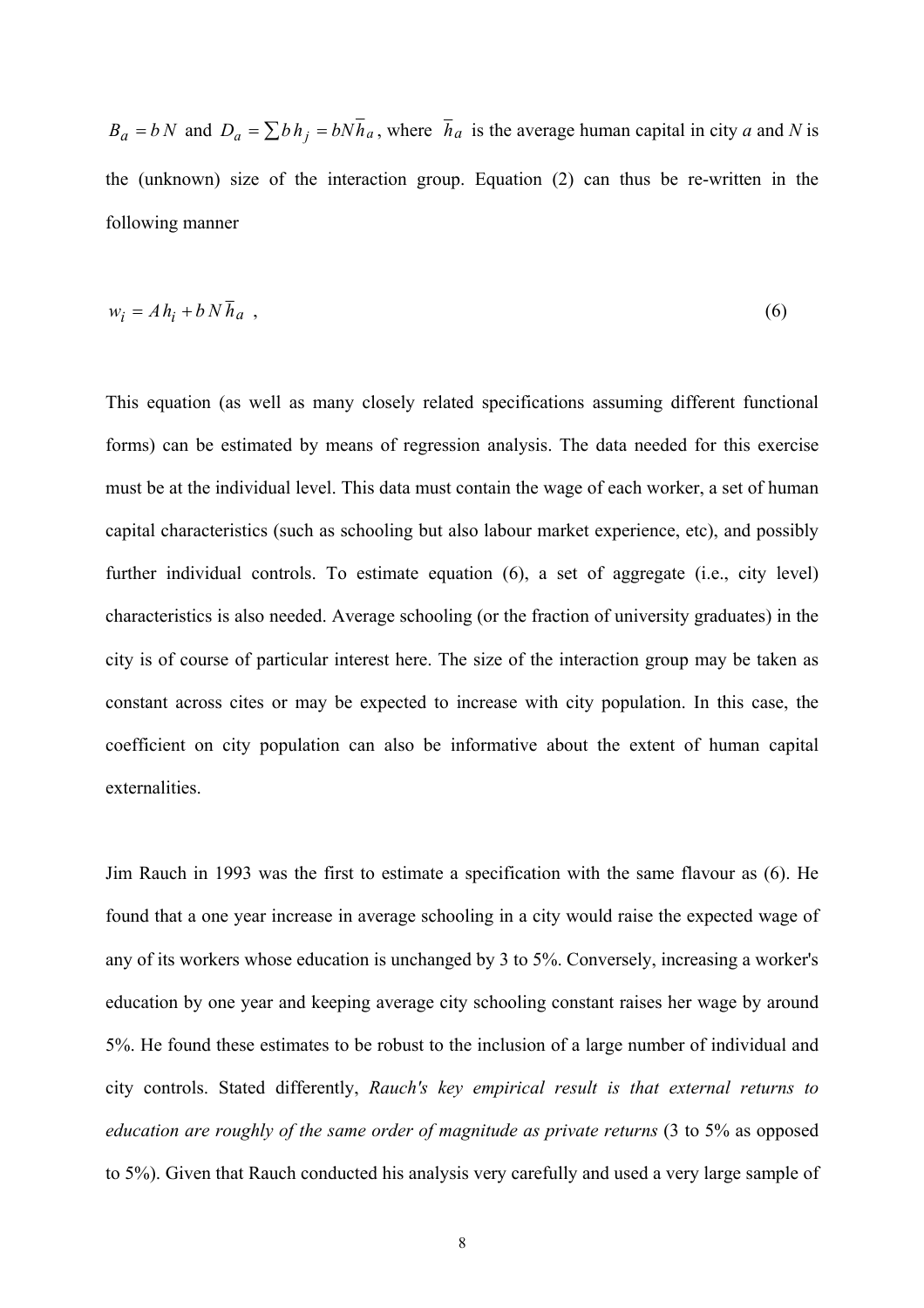workers, this correlation between wages and average human capital was unlikely to be accidental. It attracted a large amount of attention and was successfully replicated many times.

If we accept this finding at face value and assume a causal relationship as in the model, the policy implications are the following: large subsidies to education are needed across the board because strong human capital externalities induce workers to grossly under-invest in their human capital. Related to this is the fact that education everywhere is heavily subsidised. In this respect, note that human capital externalities are not the only market failure mechanism justifying subsidies to education. Credit-constraints, lack of insurance, and sub-optimal parental investments are three other important motivations for public intervention in education. These other motives are justified by market failures surrounding the acquisition of human capital in equation (3). In this chapter, the focus is instead on equations (1) and (2).

So much for average city schooling,  $\bar{h}_a$ , what about the size of the interaction group, *N*? Another robust finding in the literature is that the coefficient on city population  $N_a$  (used to proxy for the size of the interaction group) in the estimation of (6) is usually positive and significant. This finding has further important implications for urban policy (see the chapter by Rosenthal and Strange in this volume for more details on this).

## 4. Some Possible Problems With The Standard Approach

After making sure that an empirical finding is not a coincidence by examining slight changes in the specification, it is useful to envision two kinds of criticisms. They are both potentially very serious but each of a different nature. In this section, we will be concerned by problems that could affect the magnitude of the coefficients within the proposed theoretical framework.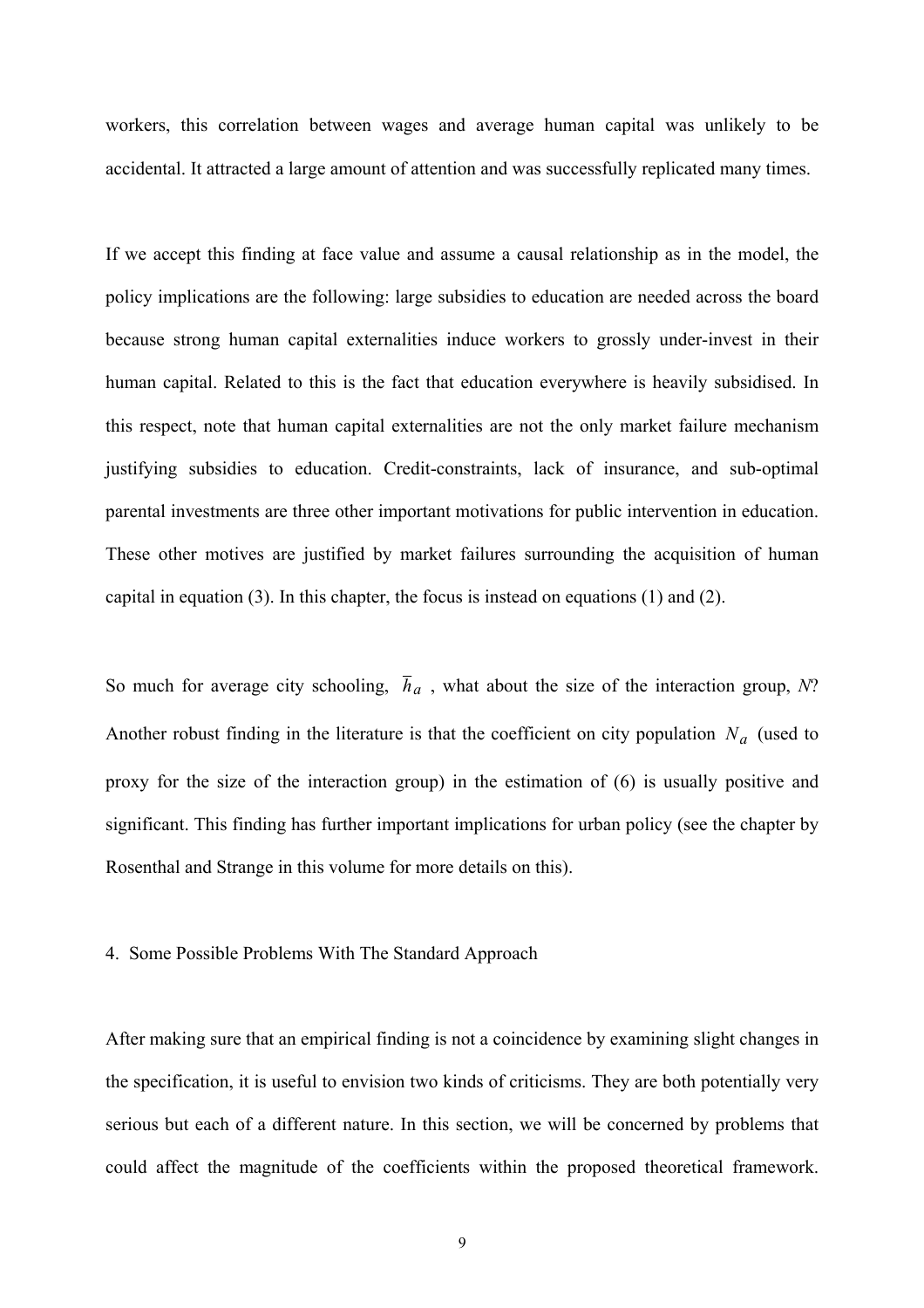Practically this means addressing a range of relatively narrow concerns about equation (6). The second series of problems regard deeper issues about model selection, i.e., whether or not we can interpret the empirical results in the light of the proposed model. These identification/specification concerns will be examined in the next section where we will consider whether the estimation of (6) vindicates the theoretical model laid down in equations (1) and (2).

There are many potentially confounding factors that may introduce a spurious correlation between aggregate human capital and individual wages. First, it is worth noting that *workers are not assigned exogenously to cities and that some characteristics of cities and workers remain unobserved*. For instance, two observationally equivalent workers (sex, education, age, etc) may have nonetheless very different abilities, ambition and dedication to their work. In a systematic way, these two workers may have a tendency to choose to live and work in very different cities. Furthermore, cities experience shocks on their local economies which are very difficult to observe but nonetheless can have a simultaneous impact on wages and the skillcomposition of the workforce. For instance, it can be argued that the internet boom in the late 1990s led to both higher wages and an influx of educated workers in the San Jose area.

Allowing for worker mobility, it is also natural to ask whether causality in equation (6) is running from high average schooling to high wages or instead from high wages to high schooling. Furthermore, cities with high wages (after controlling for individual characteristics) may provide more education and thus enjoy more educated workers. For instance the revenue derived from a local natural resource may be used to increase local education. Alternatively, 'high-wage' cities may attract primarily more educated workers who will be able to benefit more from them. In these two cases, causality is running from high-wages to high levels of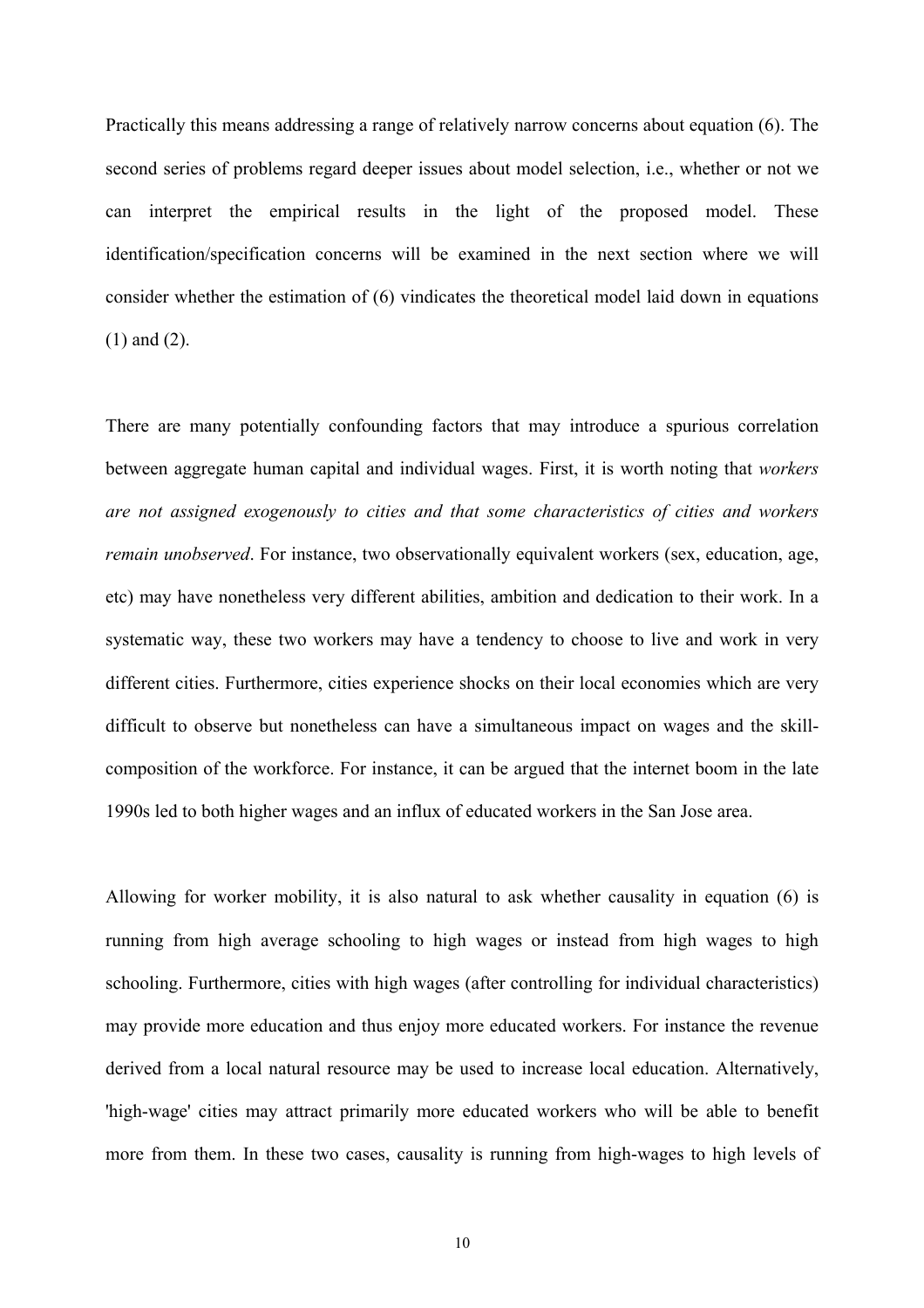human capital and not the other way round. Put differently, when any of these two arguments applies and is not dealt with the coefficient on average education will overstate the true extent of human capital externalities.

At the same time however, cities with good unobservable amenities may attract large numbers of highly educated workers who value these amenities more. For instance a city with a milder climate may appeal primarily to highly educated workers who put a higher premium on such amenity. In such a city, the price of land will be higher because each worker may be willing to consume more land (e.g., to have a larger garden) and because more (highly educated) workers will be willing to live in this city. Higher land prices will in turn reduce the demand for land from firms. If labour and land are imperfect substitutes in the production function, higher land prices will imply a lower productivity of labour and in turn lower wages. Put differently, when amenities like this are not included in the regression the coefficient on average education will understate the true extent of human capital externalities.

To summarise, *average schooling may be suspected of being determined simultaneously with wages.* Depending on which one of the stories above applies, the coefficient on average schooling may be over-estimated (as in the high-wage cities attracting high-workers story) or under-estimated (in the unobserved amenity argument). This type of concern has been taken very seriously in the literature. To deal with it, instrumental variables have been considered.

An instrumental variable is a variable that is correlated with the explanatory variable suspected of being endogenous but uncorrelated with the residual of the main regression. The procedure works as follows. In the 'instrumental regression', the variable suspected of endogeneity is regressed on the set of instrumental variables and a predicted value is computed. This predicted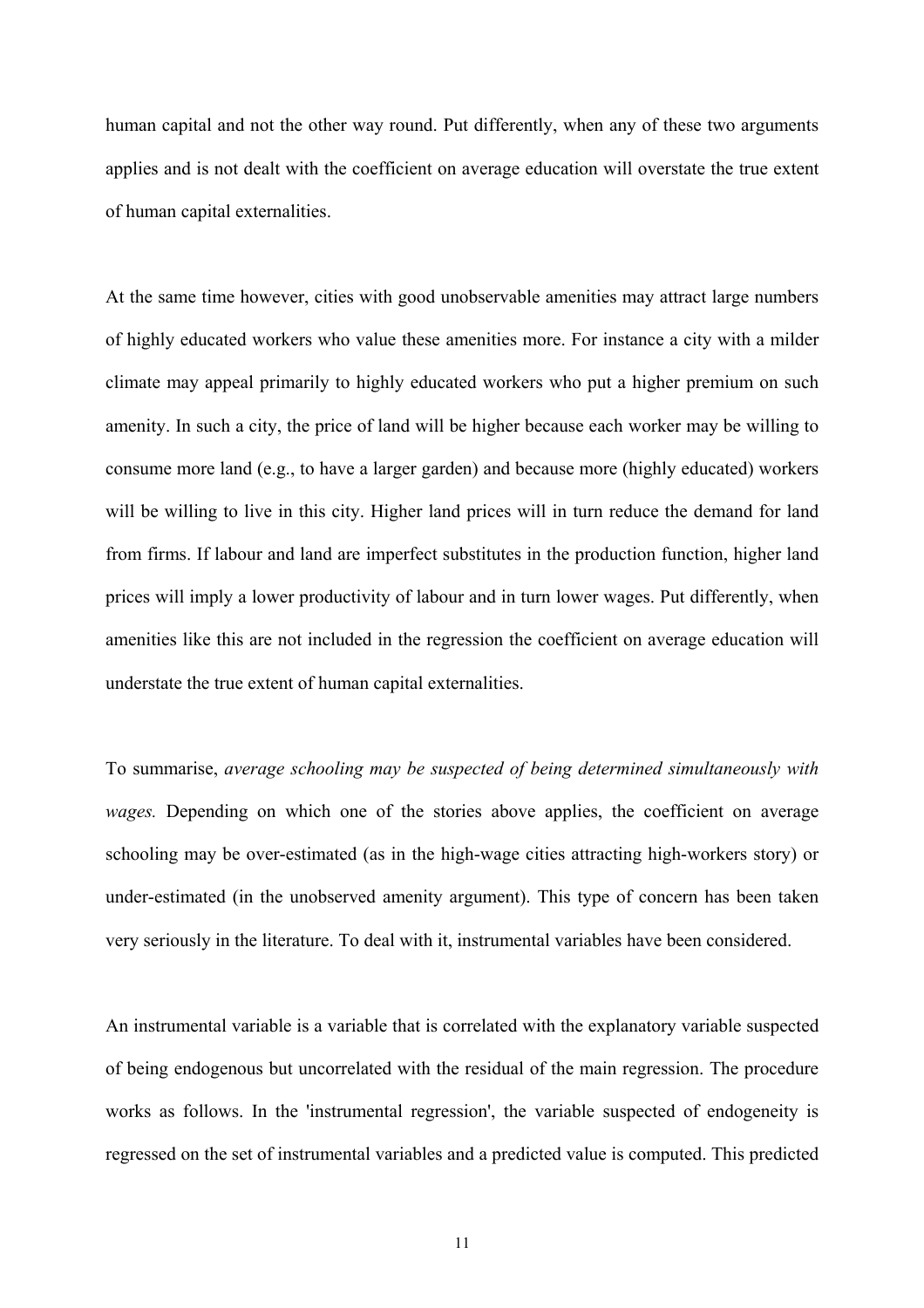value (which is determined only by a 'truly' exogenous set of instrumental variables) is then used as a regressor in the main regression. The idea behind this procedure is to re-create a ceteris paribus whereby the effects of exogenous changes in the dependent variables can be properly assessed. In our case, a good instrument for average schooling would affect the schooling of the majority of workers in a given location without being *otherwise* correlated with local wages.

Acemoglu and Angrist (2000) argue that differences in school compulsory attendance laws and child labour laws in US states over the  $20<sup>th</sup>$  century provide good instruments for average schooling, at least for secondary education at the state level. In their preferred estimation, they obtain very small external returns to education. In the same spirit but using different instruments for average schooling (lagged demographic variables and the presence of land grant colleges), Moretti (2000) shows that the share of university graduates in a city has a strong effect on individual earnings. These results are not as contradictory as they seem. Acemoglu and Angrist (2000)'s results regard mostly the supply of secondary education whereas Moretti (2000)'s regression contains the share of university graduates. It may well be that human capital externalities are mostly generated by university graduates rather than workers who were forced to stay in high-school up to the age of 15 or 16 by the legislation. It also appears that the unit of analysis (US states in Acemoglu and Angrist versus metropolitan areas in Moretti) matters a lot.

To deal with workers unobserved heterogeneity, longitudinal data are desirable. The idea here is that there may be permanent but unobserved worker characteristics that play an important part in the story. Such unobserved characteristics are ambition, motivation, trustworthiness, self-discipline, etc. These characteristics are usually unobserved by the statistician but play a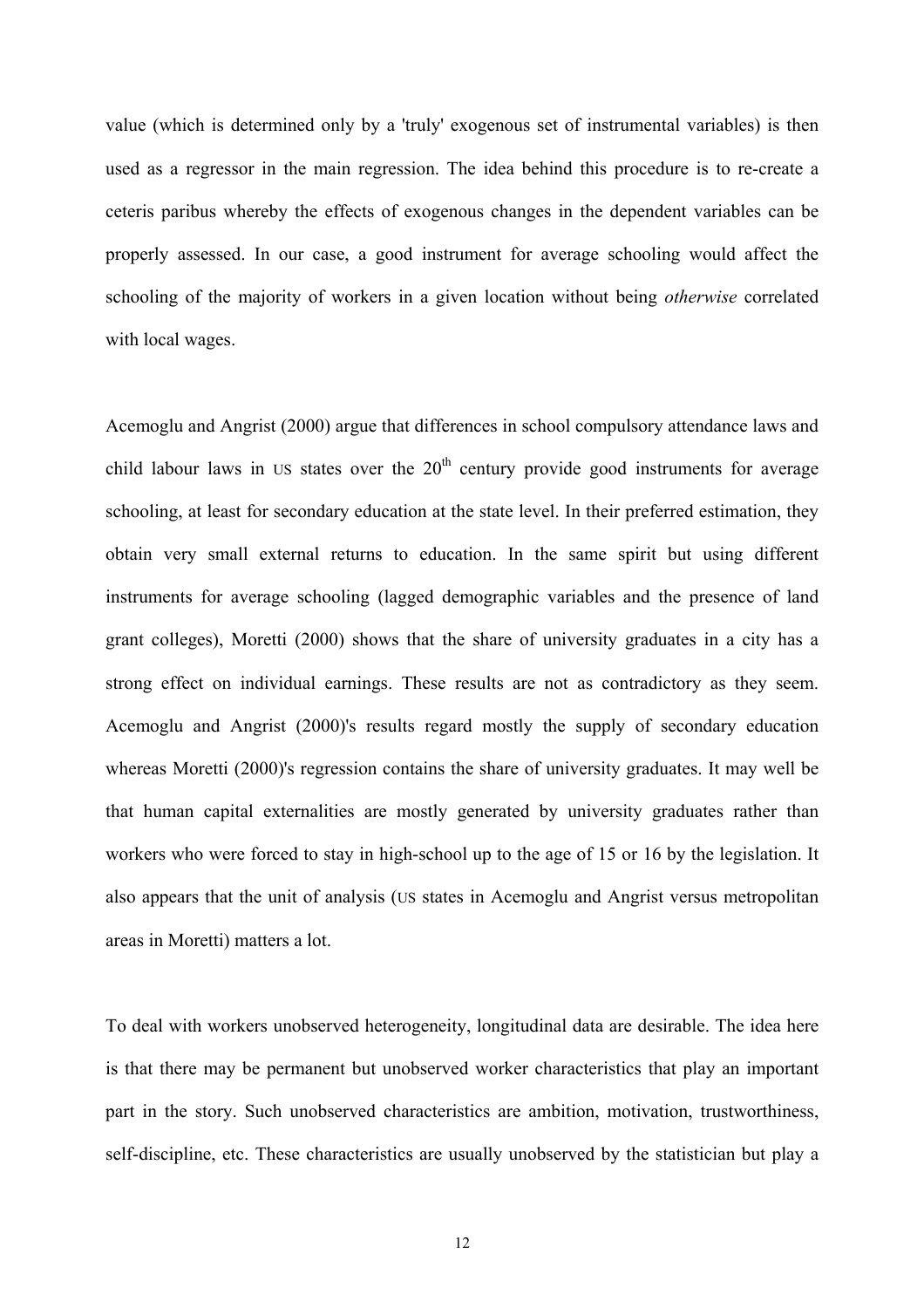very important role in the labour market. If workers sort themselves according to their characteristics in a manner that is correlated with high average schooling, the coefficient on this latter variable will be biased. The effects of these permanent characteristics for a given worker is called a fixed-effect. When workers are observed at least twice in the data at different periods, it is possible to estimate their fixed-effects. What is needed to do this estimation is some mobility of workers across cities. Otherwise, if no worker ever moves, it is impossible to distinguish what is caused by the permanent characteristics of workers from the effect of the permanent characteristics of their cities. In short, by using a panel of workers we can condition out all the permanent characteristics of workers. However, note that using a panel of workers is not as fool-proof as is sometimes claimed. Imagine for instance that the workers with high fixed-effects tend to move to cities receiving a positive shock (e.g., more ambitious workers flocked to Silicon Valley at the beginning of the internet boom). This generates a correlation between the true residual in the regression and individual fixed-effects that will bias the estimates. More generally, movers may not be a random sample of the population so that the estimation of the city effects is made with a biased sample of population.

Moretti (2000) develops a slightly different strategy and assumes a fixed-effect for each city/worker match. In this case, the source of identification is given by changes in the human capital composition of the city for 'constant' workers. Put differently, his estimation strategy allows him to estimate the impact on the wage of any worker of a change in aggregate human capital around this worker. Again, estimates may be biased since stayers may not be a random sample of the population. To get around this problem, Moretti (2000) tries a variety of different specifications. His estimates show that a 1% increase of university educated workers raise the average wage of workers whose education is unchanged by around 0.5%. Given that university educated workers have a wage about 50% higher than those of other workers, the external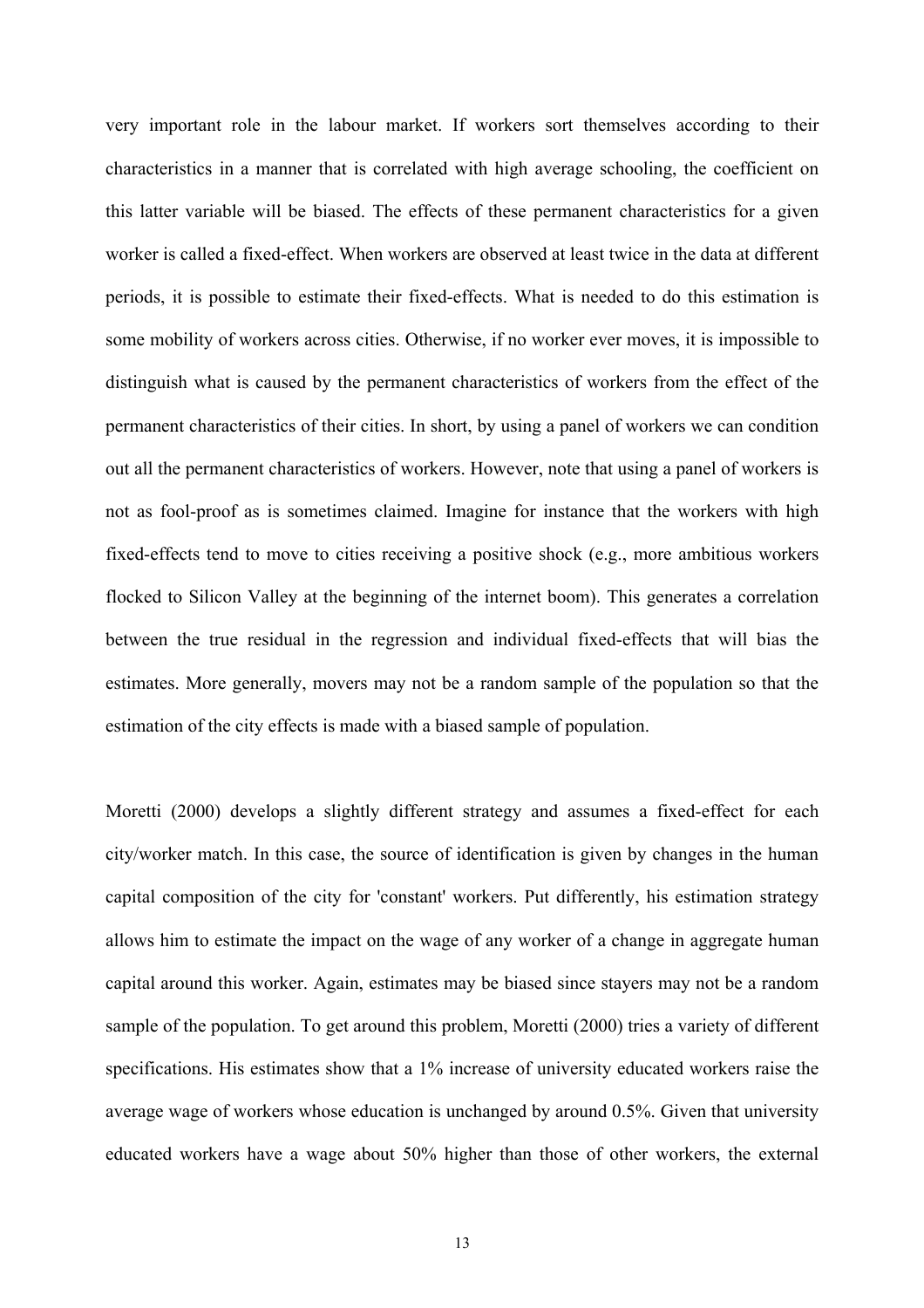returns to education implied by these estimates are again of the same order of magnitude as the private returns.

Although the evidence is not overwhelming, a few conclusions can be drawn at this stage. First there is a strong and robust correlation between most measures of average human capital and average wages after controlling for individual characteristics. This holds across most types of sub-national spatial units. Second, it also appears that at the city level, there is a causal effect of the share of university graduates on local wages. In other words, *there is some empirical support about causality running from average human capital to average wages in cities* as stated in equation (6).

#### 5. Deeper Problems: Identification And Its Policy Implications

In the previous section, we mostly examined 'problems' that may complicate the estimation of equation (6) but without fundamentally questioning the assumptions made in (1) and (2). What we did was to assume that our basic story as told by equation (1) and (2) was true but consider that there could be some other economic phenomena that could come into play and create some *perturbations* in the basic estimates. It could also be the case that our estimation of equation (6) may be 'working' for reasons that have very little to do with equations (1) and (2). Put differently, it may be that we observe that average schooling in a city has a positive effect on average local wages but the true model may be unrelated to the existence of human capital externalities of the sort postulated so far. Put yet differently, *nothing that we have done so far guarantees us that we have tested 'the true model'*. In our case, this is particularly important from a policy perspective. This also matters a lot for our understanding of how cities tick.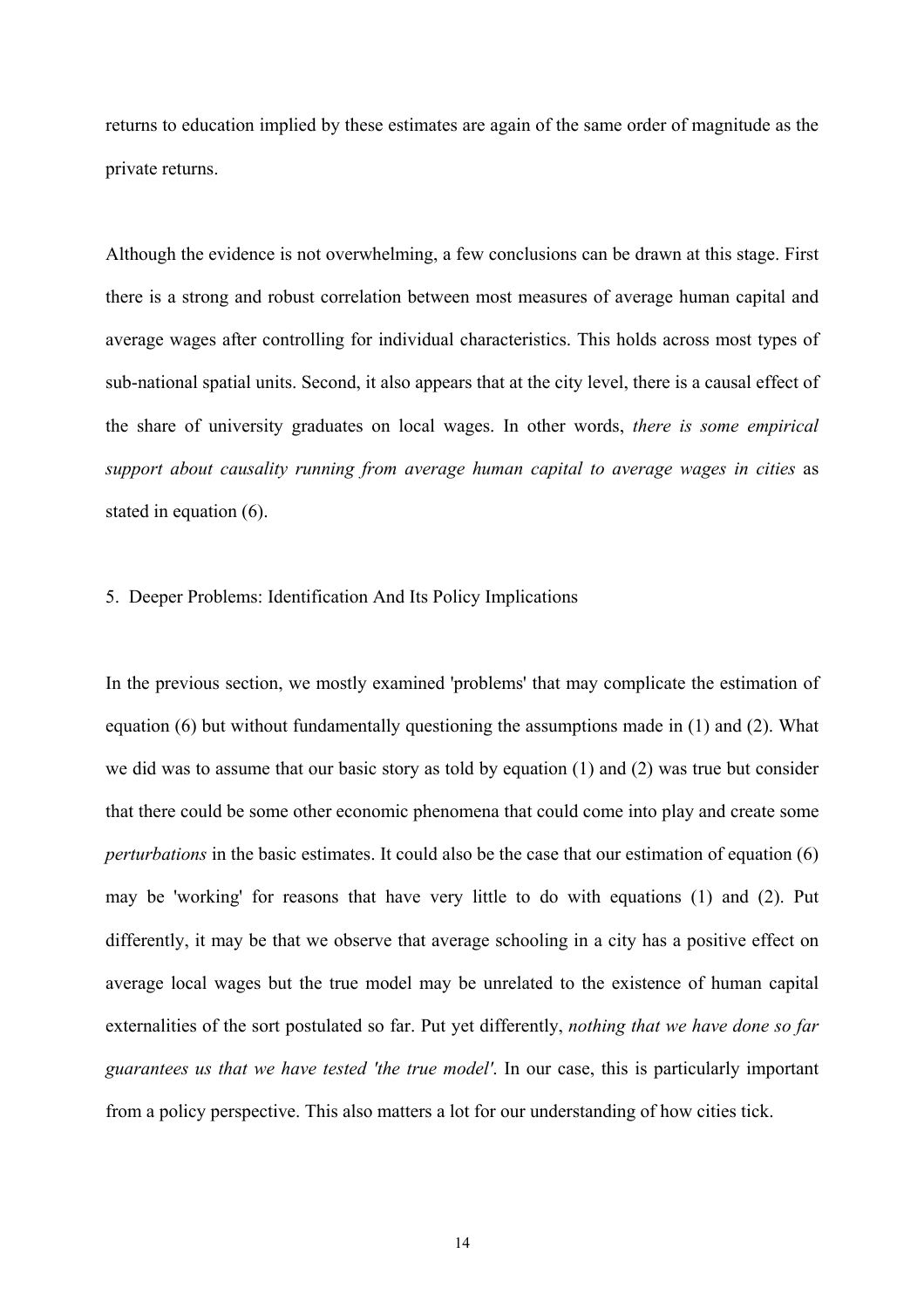Before exploring some alternatives to our basic model, let us insist more on this fundamental point. The 'Standard Paradigm' in applied economic analysis was first introduced by Alfred Marshall (1895) in his third edition of his *Principles of Economics*. His analogy was the following: predicting the exact movement of tides is very difficult because, although tidal movements are initially caused by gravity, they are also affected by many subtle meteorological factors. However, predicting the 'tendencies' can still be done by using gravity because meteorological factors only have a secondary influence on tides. As argued by Sutton (2000), from whom this argument is borrowed, some economic situations do indeed follow this analogy. Economists interested for instance in option pricing face a problem for which the variable to be explained (the price of options) depends on a small number of factors playing a systematic role. All these factors can be measured. The model explaining the price of options is 'self-evident' (although mathematically very difficult) since it is based on a strong arbitrage argument. Besides, the institutional rules that govern the actions of the participants are common knowledge. In this type of situation, economists are doing remarkably well at explaining the observed outcomes. To some extent, urban congestion externalities follow a similar pattern. With human capital externalities, unfortunately, model selection is a serious problem as there are many plausible stories aside from the one given above that could explain our findings so far. (As argued by Manski, 1993, this type of identification problem is pervasive in situations involving non-market interactions.)

# 5.1. Imperfect substitutability across workers

With respect to our model, the most obvious (and damaging) alternative is a simple story of supply and demand. Assume for simplicity that there are only two levels of human capital, high or low, super-indexed by *H* and *L* respectively. Let us take the human capital composition of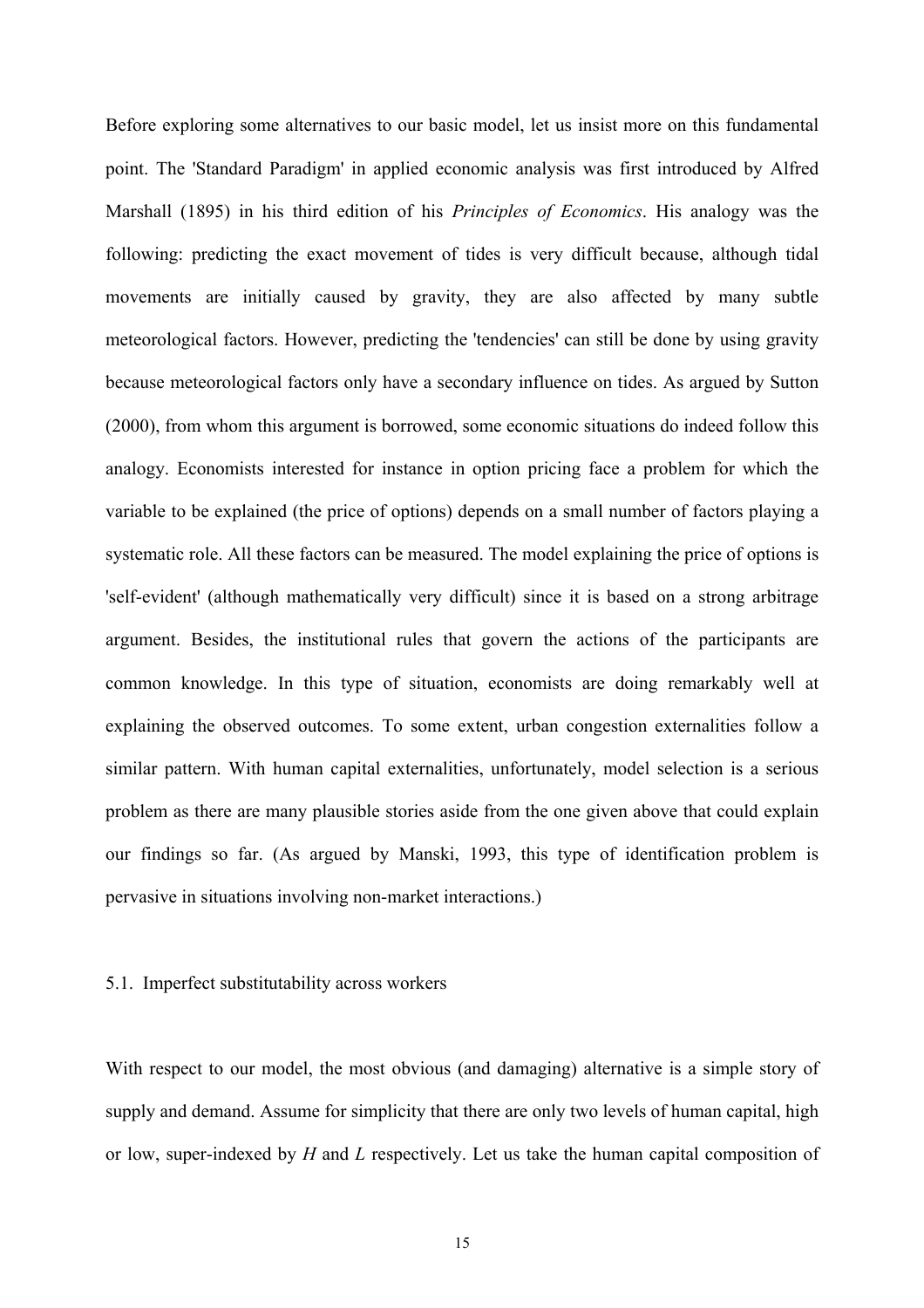cities as given for now. The production function replacing (1) is now of aggregate nature. Output in city *a* is now given by

$$
Y_a = A \left( N_a^L \right)^\alpha \left( N_a^H \right)^{1-\alpha} . \tag{7}
$$

where  $N_a^L$  is the number of low human capital workers in the city and  $N_a^H$  that of high human capital workers. In this model, there is no externality of any kind. Workers are paid at their marginal product,  $w_a^H$  and  $w_a^L$ . The average wage in the city is  $\overline{w}_a = (N_a^L w_a^L + N_a^H w_a^H) / N_a^H + N_a^L$ . Simple algebra then shows that for  $N_a^H$  sufficiently small:

$$
\left. \frac{\partial \overline{w}_a}{\partial N_a^H} \right|_{N_a = Ct} > 0 \,. \tag{8}
$$

According to (8) when high human capital workers are scarce an increase in their supply raises average wages. This is because workers with low levels of human capital gain more than high human capital workers lose. Put differently, keeping city population constant and assuming that high human capital workers are relatively scarce, this alternative model predicts that an increase in the proportion of high human capital workers increases the average wage in the city. Hence, even in absence of human capital externalities an increase in the supply of high human capital workers can raise the average wage in the city.

This competing explanation, put forward by Ciccone and Peri (2002) and Moretti (2000) would be particularly damaging for the whole idea of human capital externalities. *There may*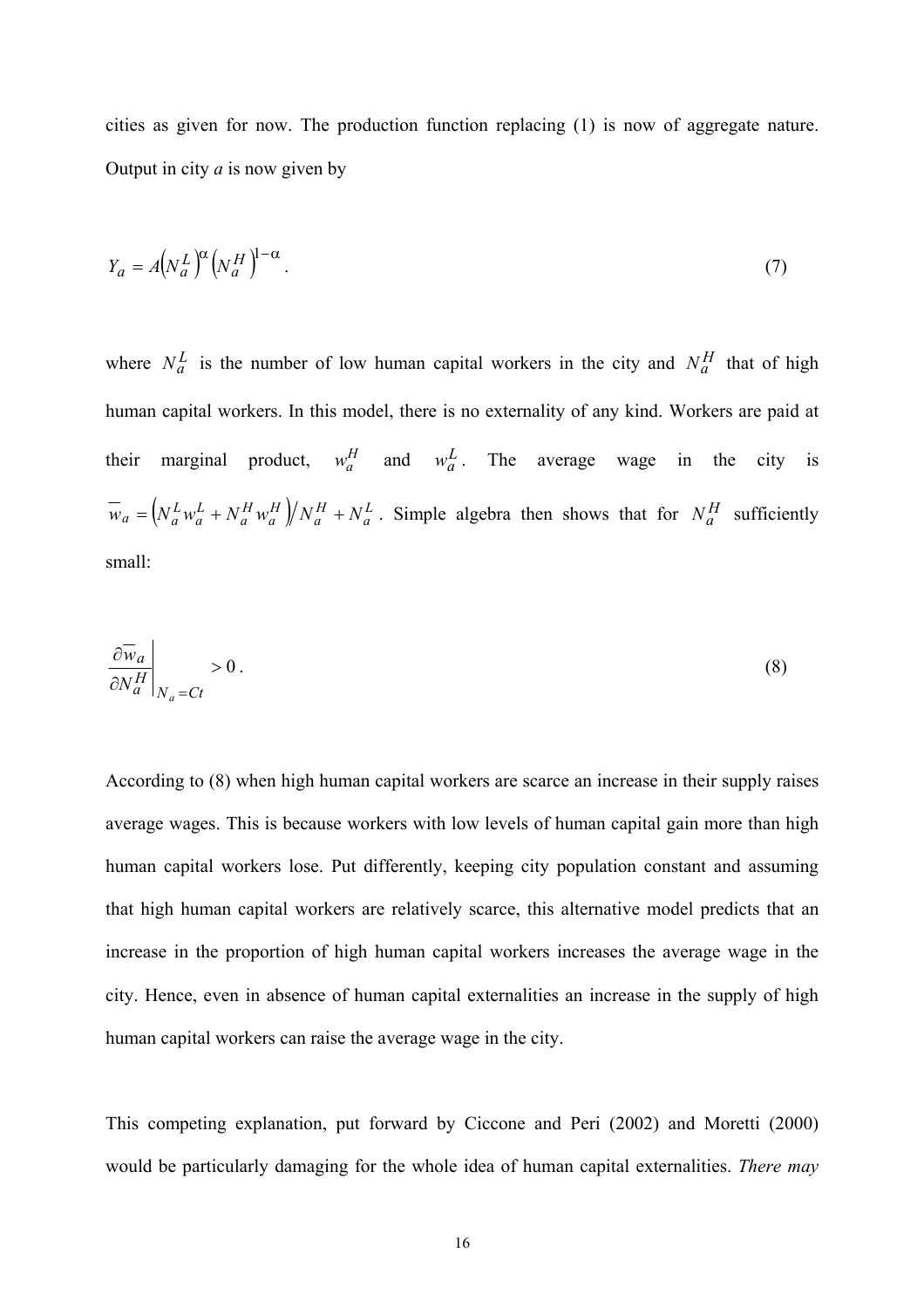*not be such thing as human capital externalities and all the regressions commented above would boil down to nothing more than bad estimations of production functions with imperfect substitutability.* To deal with this issue, Moretti (2000) runs the same regressions as before but considers only highly educated workers. Finding that the wages of highly educated workers increases with their supply would indicate that positive human capital externalities more than offset the negative effects of relative supply. He finds strong support for this. However, Ciccone and Peri (2002) propose another estimation procedure where they look at the effects of an increase in average schooling keeping the relative supply of the different education groups constant. Using this 'constant composition' approach, they find only weak evidence of human capital externalities. To explain the divergence on this crucial point, further work is certainly needed.

## 5.2. Internalised externalities and ability externalities

Unlike the previous one, the two arguments explored in this sub-section do not deny the existence of some externalities related to human capital in cities but their policy implications differ radically from the standard prescriptions given about subsidising the acquisition of human capital.

First assume that (1), (2) and (3) hold but that the human capital externality, rather than taking place in a large group (i.e., the city), takes place in a much smaller unit (e.g., a firm) that for simplicity we model as a pair. In this story, workers are randomly paired *and then cooperatively invest* in the acquisition of their human capital. Put differently, we assume that for worker *i* paired with worker *j*, we have  $D_a = bh_i$ . In this case, the total income of the pair is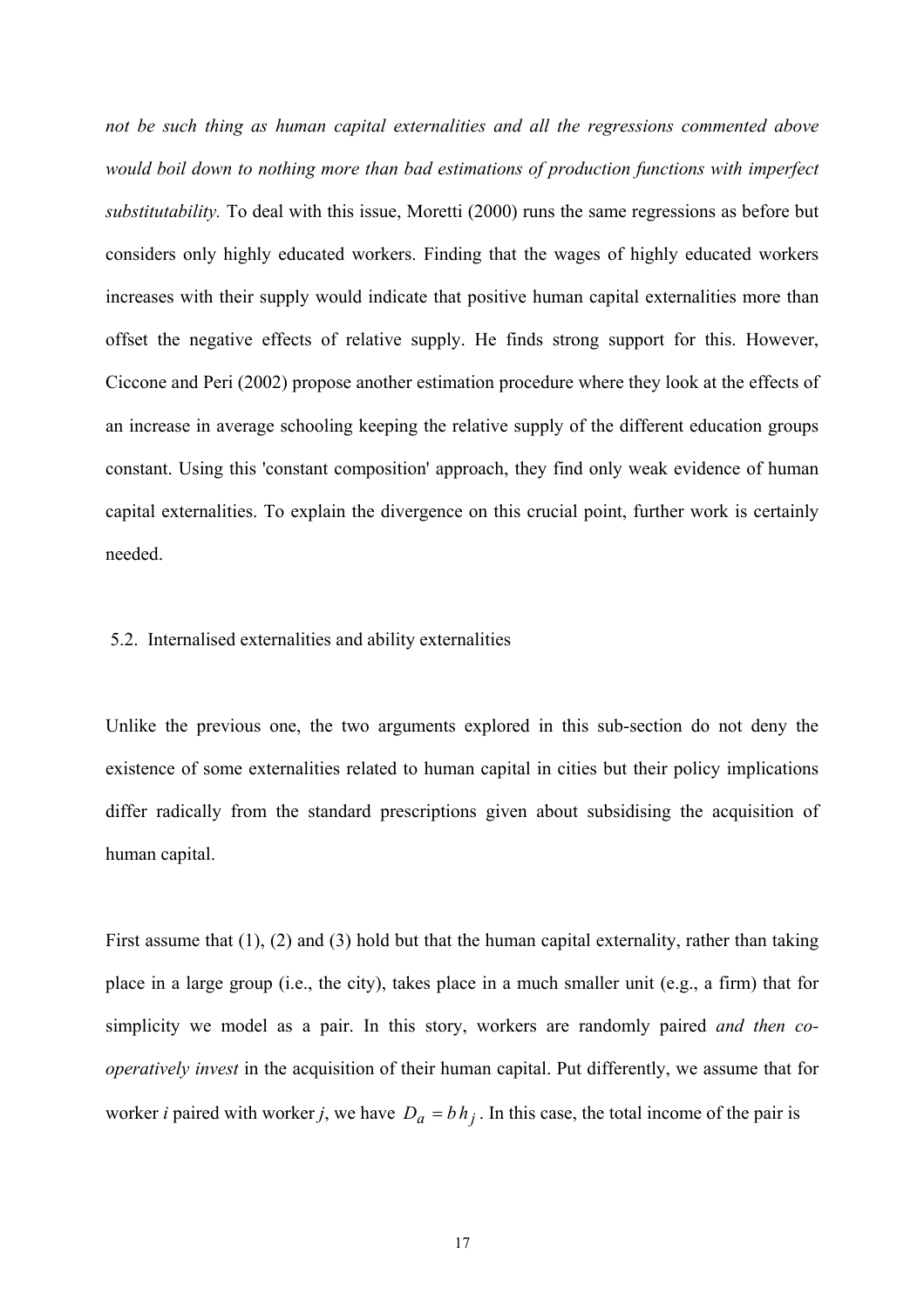$$
w_i + w_j = (A + b)h_i + (A + b)h_j.
$$
\n(9)

In equilibrium *i* and *j* co-operatively maximise (9) with respect to their choice of human capital. Since  $C_i = c_i h_i^{\alpha}$  and  $C_j = c_j h_j^{\alpha}$ , we get  $h_i = ((A+b)/\alpha c_i)^{1/(\alpha-1)}$  and  $h_j = ((A+b)/\alpha c_j)^{1/(\alpha-1)}$ . It can then be verified that this equilibrium investment is optimal. A discrepancy between social and observed private returns may be present when the returns to investment are delayed (like in law firms or consultancies where it takes a long time to become partner). Of course, this story may not appear very plausible with basic formal schooling. Typically schooling choices are made well before workers are paired (e.g., before they join a firm). However, when it comes to training, it may be highly relevant and explain why firms heavily subsidise the training of their workers.

Another possible argument is that the externality may not be caused by human capital but instead by the innate abilities of workers. In our framework, it would mean that the externality is not in  $h_i$  but instead in  $1/c_i$  (to the extent that a low  $c_i$  captures high abilities). The individual production function would then be:

$$
y_i = A h_i + b N/c_i, \qquad (10)
$$

and within the interaction group, the term  $D_a$  would be of the form:  $D_a = \sum b/c_j$ . In this case of ability-driven externality, the investment in human capital by workers is optimal. With human capital investment given by (4), it is quite clear that in equation (2) there will be an apparent correlation between average human capital and individual wages. *This correlation is however spurious here since both individual wages and average human capital are determined*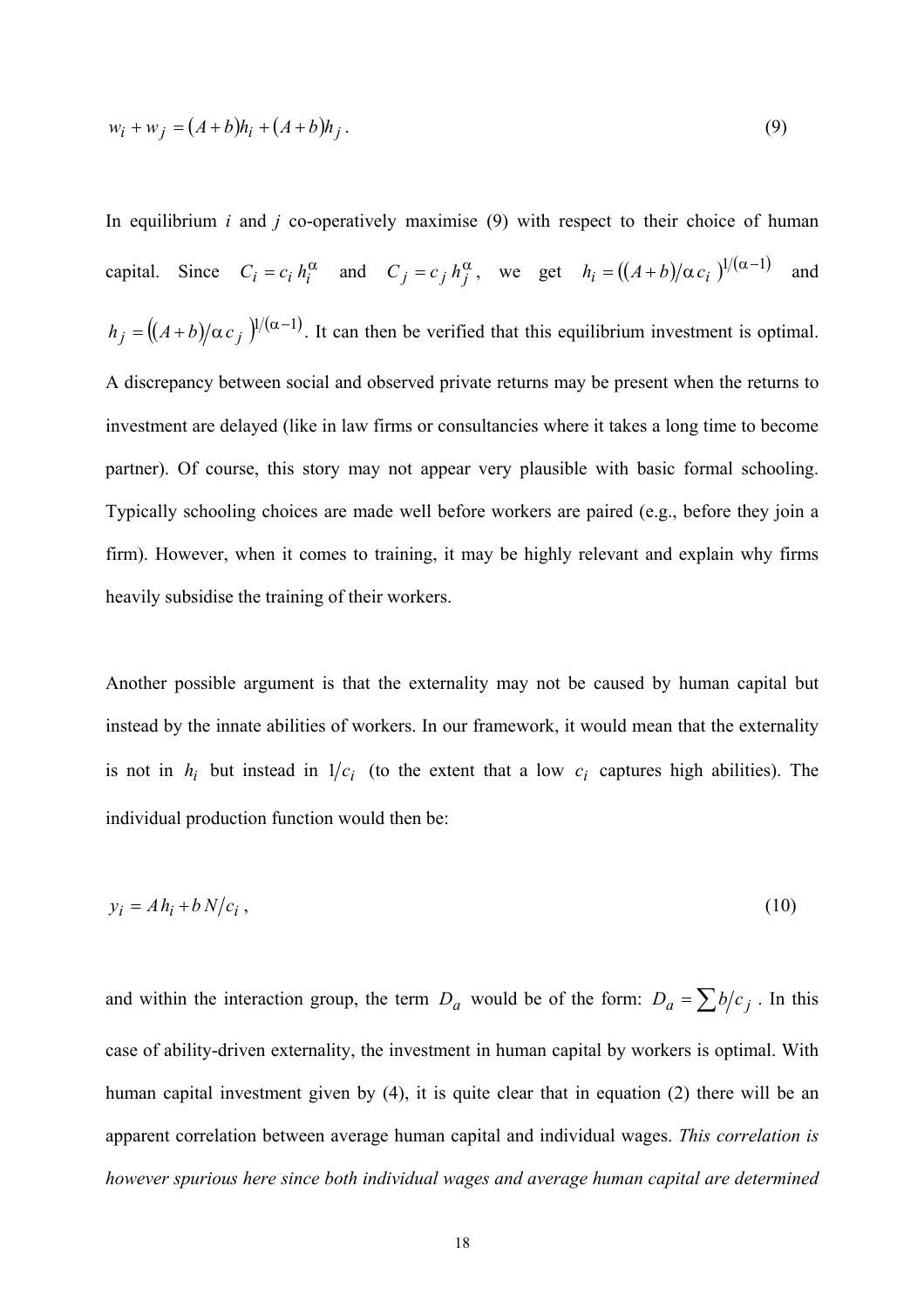*by an ability externality*. Since abilities (captured by  $c_i$ ) are usually not known to the analyst, we are facing a case of a missing variable bias*.* 

A similar problem plagues the interpretation of the coefficient on individual education. Does the effect of individual schooling on wages really reflect the returns to human capital acquisition or does it only reflect innate abilities acknowledging that more able individuals get better degrees? Labour economics has been wrestling with this problem for a long time. The interested reader may refer to Card (1999) for a survey. However, the conclusion of Card and much of the literature on the topic is that the measured returns to educational attainment indeed largely reflect the returns to schooling and not those to ability. We may suspect the same applies to human capital externalities. The suspicion is strong but this is still un-proven.

### 5.3. Market failures 'elsewhere'

We have explored three objections so far (another complementarity, internalised externalities, and missing variable). A fourth type of objection may be made. It basically states that the model is not 'precise enough' about the real economic phenomena it attempts to capture. This matters a lot here because policy recommendations are sensitive to the exact details of the true model.

To understand this important point note first that, from an economic standpoint, cities are best viewed as a trade-off between 'agglomeration economies' and congestion costs. This argument is developed at length by Robert Helsley's chapter in this volume. These agglomeration economies (i.e., productive advantages coming from the spatial concentration of labour and capital) can be of different kinds. Alfred Marshall (1890) distinguished between the benefits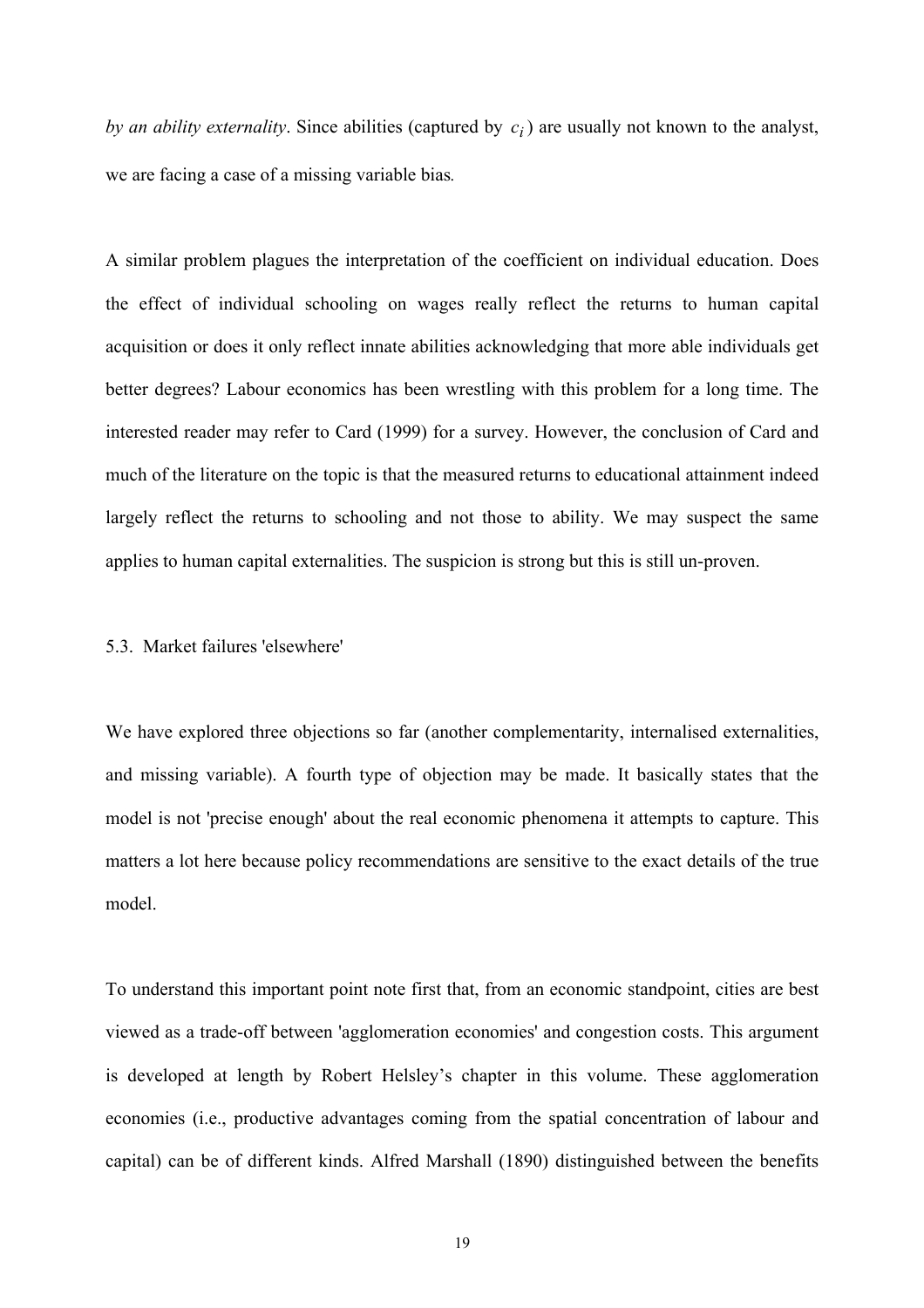from labour pooling (a large market gives firms a constant pool of skilled workers), those from input/output linkages (a large market favours the existence of specialised suppliers) and a better circulation of ideas (the famous "industry is in the air" argument). Only this last motive is directly consistent with the arguments given in Section 3 to motivate equations (1) and (2). However, all three explanation may link directly with human capital. Put differently, it is now time to enter the micro-economic structure of equations (1) and (2) and attempt to *understand precisely how human capital externalities percolate*.

When trying to reconcile Marshall's first two arguments for agglomeration in a human capital framework, it may be argued for instance that having a greater number of skilled workers may facilitate matching between employers and employees. This is because a larger market for skills will make it easier for firms to find employees with the exact characteristics they require. At the same time, a large labour market will make it easier for highly skilled employees to find a job corresponding to their skills. In a different vein, with a larger supply of human capital in a city we expect an increase in the number of specialised suppliers. A large range of specialised suppliers may again have productive benefits and raise the marginal product of all workers in the city. In short, *most mechanisms generating local increasing returns to scale can be enriched to take human capital into account and generate external effects of human capital.* Hence equations (1) and (2) need not rely on direct interactions across workers.

The external effects that appear in the matching and input/output linkages argument that are sketched in the previous paragraph are nonetheless of a nature different from those in the standard story of Section 3 where direct interactions between workers are put forward. THese alternatives may also require very different policy instruments. For instance, if the observed correlations are mostly explained by a thick local labour market argument, it is very unclear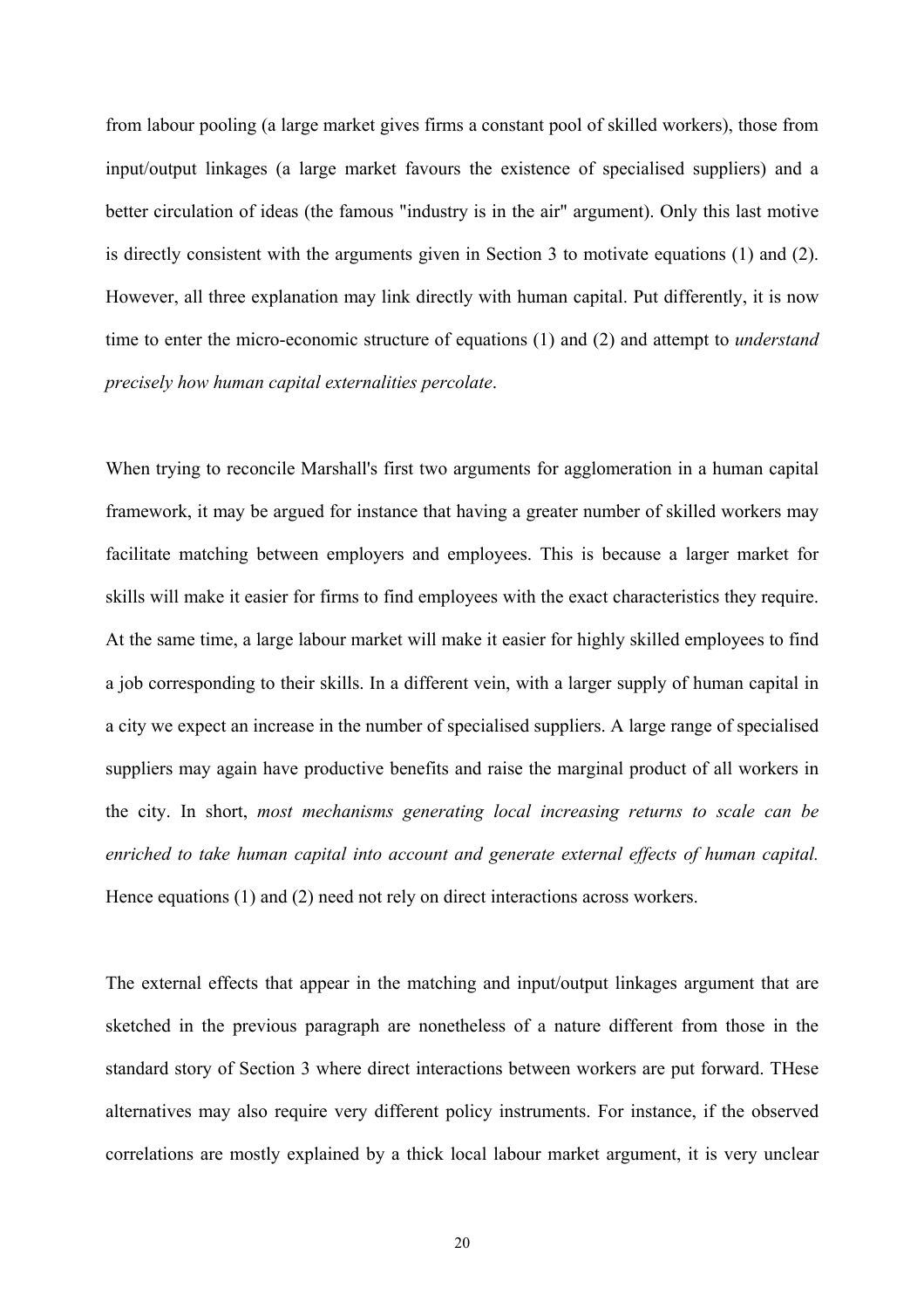whether the best thing to do is to encourage the acquisition of human capital or instead to attempt to reduce matching frictions so that workers are paid at their marginal product.

This point is further illustrated by the following example. Imagine that cities with larger shares of university graduates generate more employment in local R&D. Then assume that the successful innovations of the R&D sector cannot be fully appropriated by the inventors and benefit other firms in the same city. What is the best policy prescription: encourage the acquisition of human capital or strengthen intellectual property rights? This is far from obvious. Here again, the answer will depend on the precise microeconomic foundations of the model.

## 6. Further Attempts at Identification

To deal with these problems, the way forward is to identify more precisely how these externalities work. This is a very hard task because as already argued, externalities tend to leave no paper trail. *All the approaches explored so far were only making some inference about their existence without ever being able to observe them directly.* Only a very small number of papers have attempted to identify human capital externalities. Two main methods have been used: clever use of existing 'standard' data and use of more 'exotic' data.

Patent data have been used by economists for a long time to measure innovative output. Jaffe, Trajtenberg and Henderson (1993) start by re-asserting that patents can also be viewed as inputs in the innovative process. Innovators when filling an application for a patent must cite which other patented innovations they used in their own work. In a nutshell patents are like academic papers: they must contain a 'bibliography'. The crucial difference with academic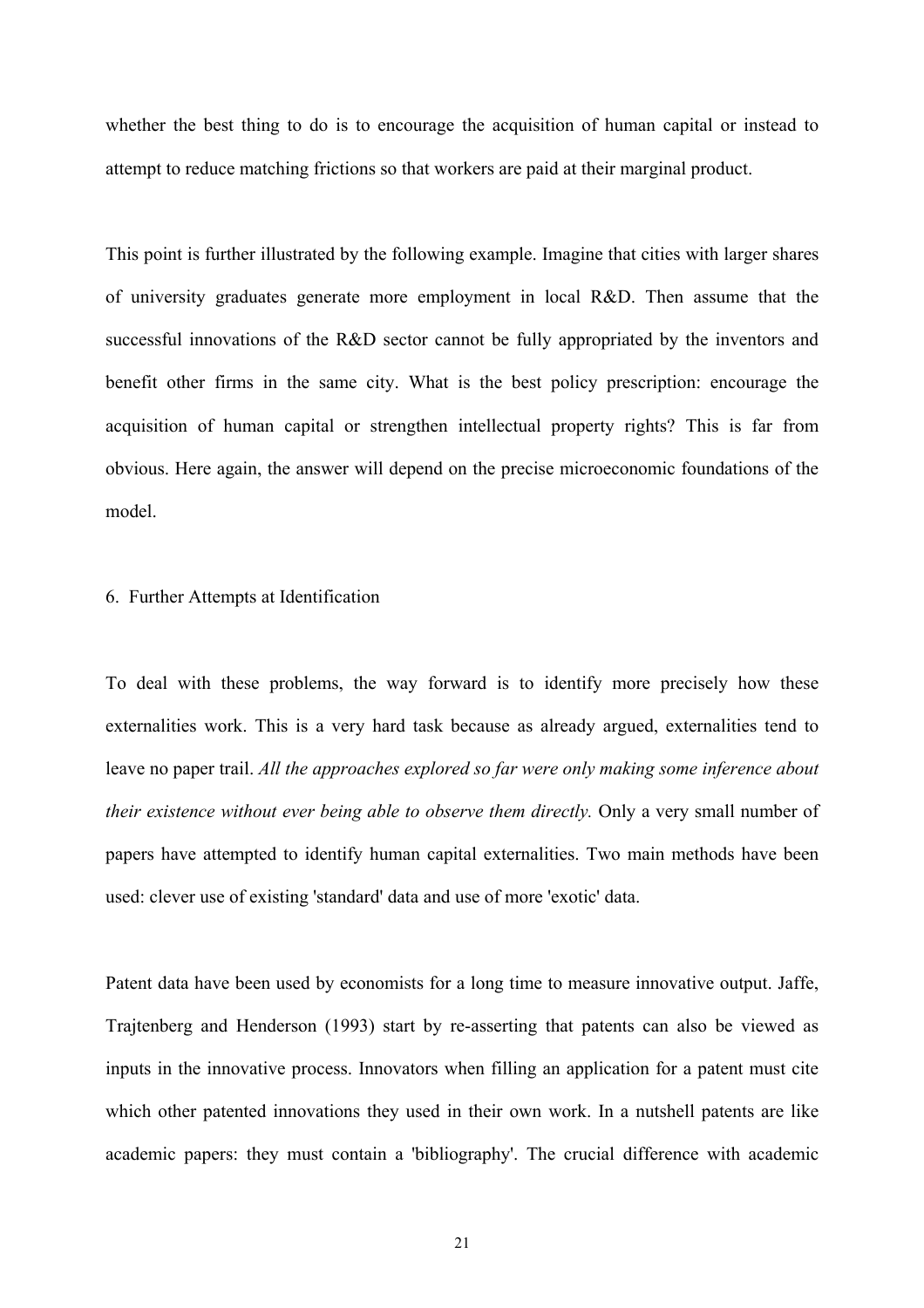papers where authors may cite liberally (and arbitrarily) is that for patents the bibliography is not done by the author but by the equivalent of an independent editor, the patent officer. For this reason, patent citations may contain valuable information about the real intellectual sources of innovations.

The null hypothesis of Jaffe et al. (1993) is that the citation trail is neutral with respect to geography. In absence of 'knowledge spill-overs' (which may be thought of as the counterpart to human capital externalities when embodied in an innovation), we expect cited patents to be distributed like any 'control group' of patents. In other words, if California accounts for 20% of past patents in micro-electronics in the US, we expect any new patent in this industry to quote 20% of Californian patents regardless of where the new innovator is located. The key result of Jaffe et al. (1993) is that this null hypothesis is strongly rejected at three different spatial scales: US vs. rest of the world, between US states and between US metropolitan areas. US innovators quote patents from the same country, state and city much more than patents from other countries, states and cities even after controlling for the spatial distribution of the research output across sectors.

Taking a different direction, Charlot and Duranton (2003) exploit a unique survey recording communication practices for around 6,000 French workers in 1997 (with information about whom they communicate with and how). Their identifying assumption is very much in line with the standard story told by Lucas (1988) about human capital externalities. More educated (and more populated) cities should favour communication and in turn more communication should have a positive impact on individual earnings. The strength of the 'communication' externalities can then be computed as the effects of average urban schooling (and city population) on communication multiplied by the effect of communication on earnings.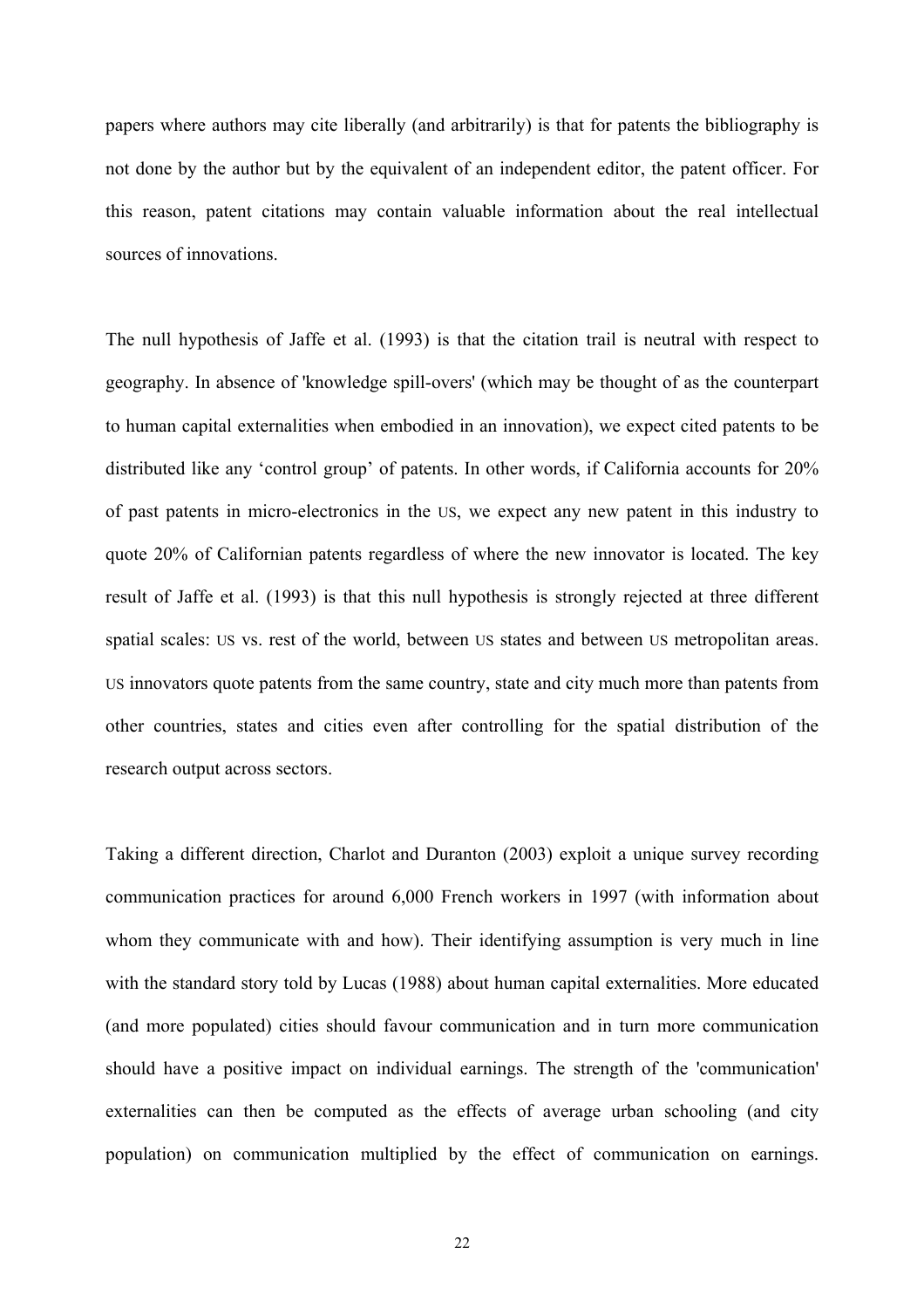Consistent with these two hypotheses, Charlot and Duranton (2003) find that workplace communication is positively associated with earnings. Furthermore, average urban schooling (and city population) is positively associated with workplace communication. Between a tenth and a quarter of the effects of average urban schooling (and city population) appear to permeate through communication externalities.

# 7. Conclusions

Given how little we know and the large number of possible channels though which human capital externalities may percolate, it is far too early to make definitive conclusions. Note however that the last 10 years have seen tremendous progress on the subject. The first serious paper documenting the issue was Rauch in 1993. Over the last ten years, much has been learnt about human capital externalities in cities.

If we go back to the general argument about 'how to do economics' that is raised above, it is worth noting that human capital externalities is one of these subjects where problems of model selection are very important. Progress on this type of issue is always going to be slow and tentative. When I first spoke with one of the editors (Richard Arnott) about this chapter, he encouraged me to write on this topic but to highlight the difficulties of the topic he wrote to me: "There seems to be something special about large cities that make them centres of culture, art, and innovation. Cities attract not just the bright and knowledgeable, but also the bold, unconventional, innovative, and ambitious. Cities are where you go to make a name, and cities are where you find access to patrons and venture capital." Capturing this type of argument theoretically through neat little models and then estimating them is certainly not an easy task.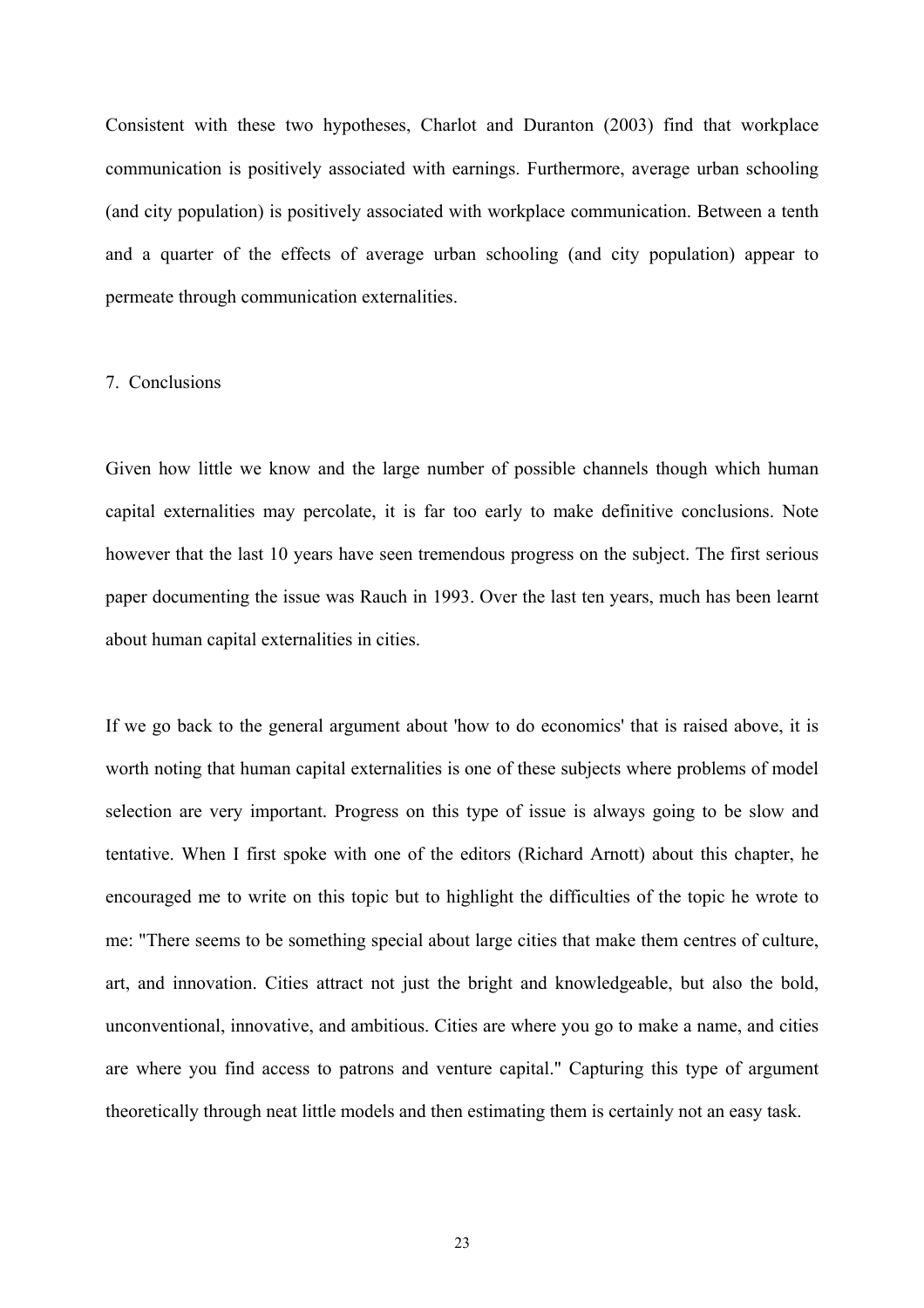To summarise, after ten years of work on human capital externalities in cities, there is a strong suspicion that 'something is going on' here, a weaker suspicion that such externalities may be quite large and a hunch that direct interactions may not be everything. We are still quite far from policy recommendations strongly grounded in evidence. This should remain the final goal however. From a narrow perspective, it may be argued that if only 10% of resources in education were misallocated (arguably a very conservative estimate), the number would still be huge: \$bn 70 for the US each year would be wasted!! This probably justifies a fair amount of research resources devoted to the topic. From a broader perspective, a successful education is clearly a life-changing experience (and often for the best, academics like to think) which certainly impacts on others around. The proper provision of education is obviously crucial, at least in this respect.

7320 words in total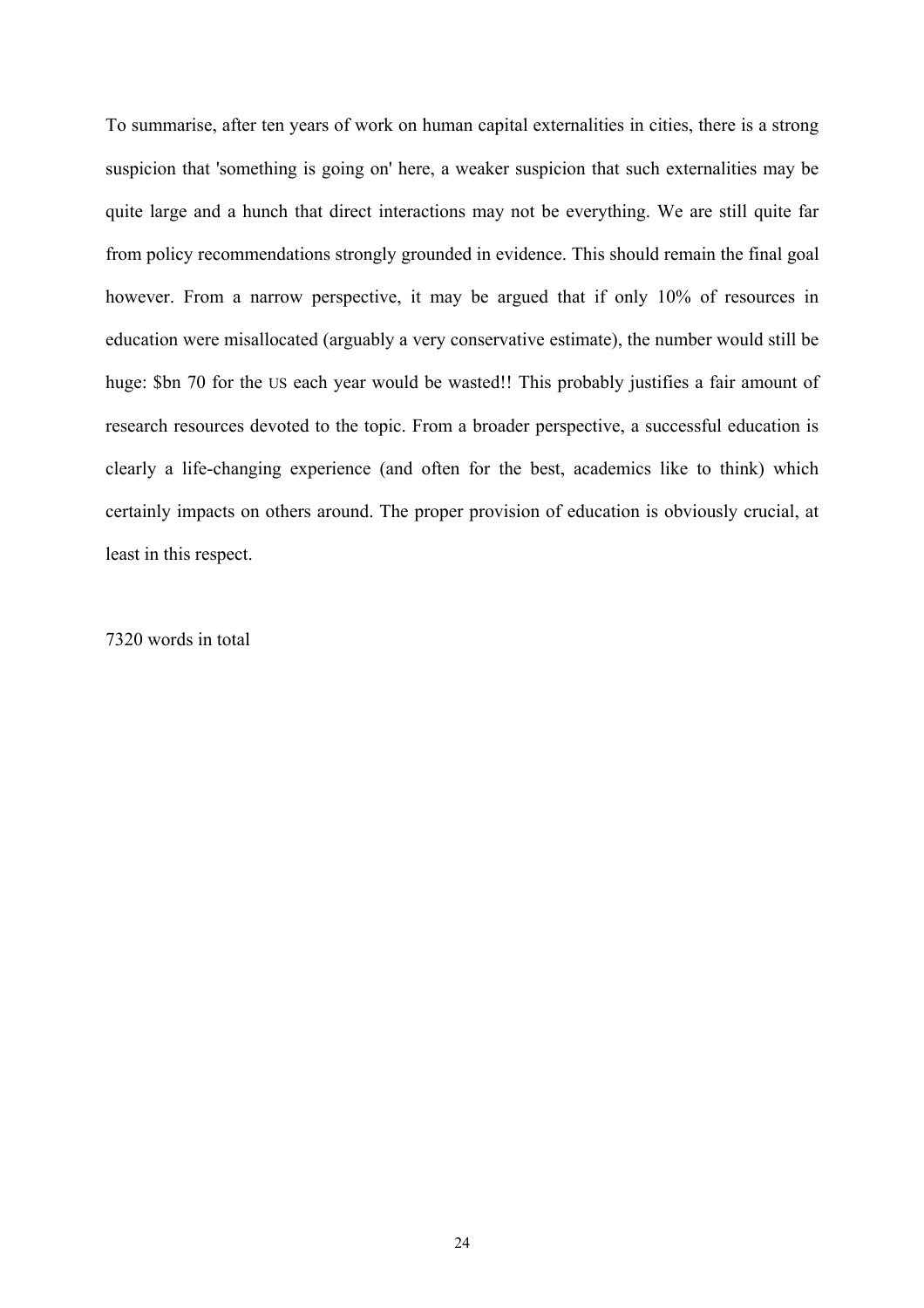- Acemoglu, D., Angrist, J. (2000) How large are human capital externalities? Evidence from compulsory schooling laws. *NBER Macroeconomics Annual* 15(0), 9-59.
- Card, D. (1999) The causal effect of education on earnings. In: Ashenfelter, O. and Card, D. (eds) *Handbook of Labor Economics* 3. North-Holland, Amsterdam.
- Charlot, S., Duranton, G. (2003) Communication externalities in cities. Unpublished manuscript, London School of Economics.
- Ciccone, A., Peri G. (2002) Identifying human capital xternalities: Theory with an application to US cities. CEPR discussion paper 3350.
- Jaffe, A. B., Trajtenberg, M., Henderson, R. (1993) Geographic localization of knowledge spillovers as evidenced by patent citations. *Quarterly Journal of Economics* 108(3), 577-598.
- Lucas, R. E. Jr, (1988) On the mechanics of economic development. *Journal of Monetary Economics* 22(1), 3-42.
- Manski, C. F. (1993) Identification of endogenous social effects: The reflection problem. *Review of Economic Studies* 60(3), 531-542.
- Marshall, A. (1890, 1895) *Principles of Economics*. Macmillan, London (first and third editions).
- Moretti, E. (2000) Estimating the social return to education: Evidence from longitudinal and cross-sectional data. Unpublished manuscript, UCLA.
- Moretti, E. (2004) Human capital externalities in cities. In Henderson, J. V., and Thisse, J.-F. (eds.) *Handbook of Regional and Urban Economics* 4. North Holland, Amsterdam.
- Pigou, A. C. (1920). *The Economics of Welfare*. Macmillan, London.
- Rauch, J. E. (1993) Productivity gains from geographic concentration of human capital: